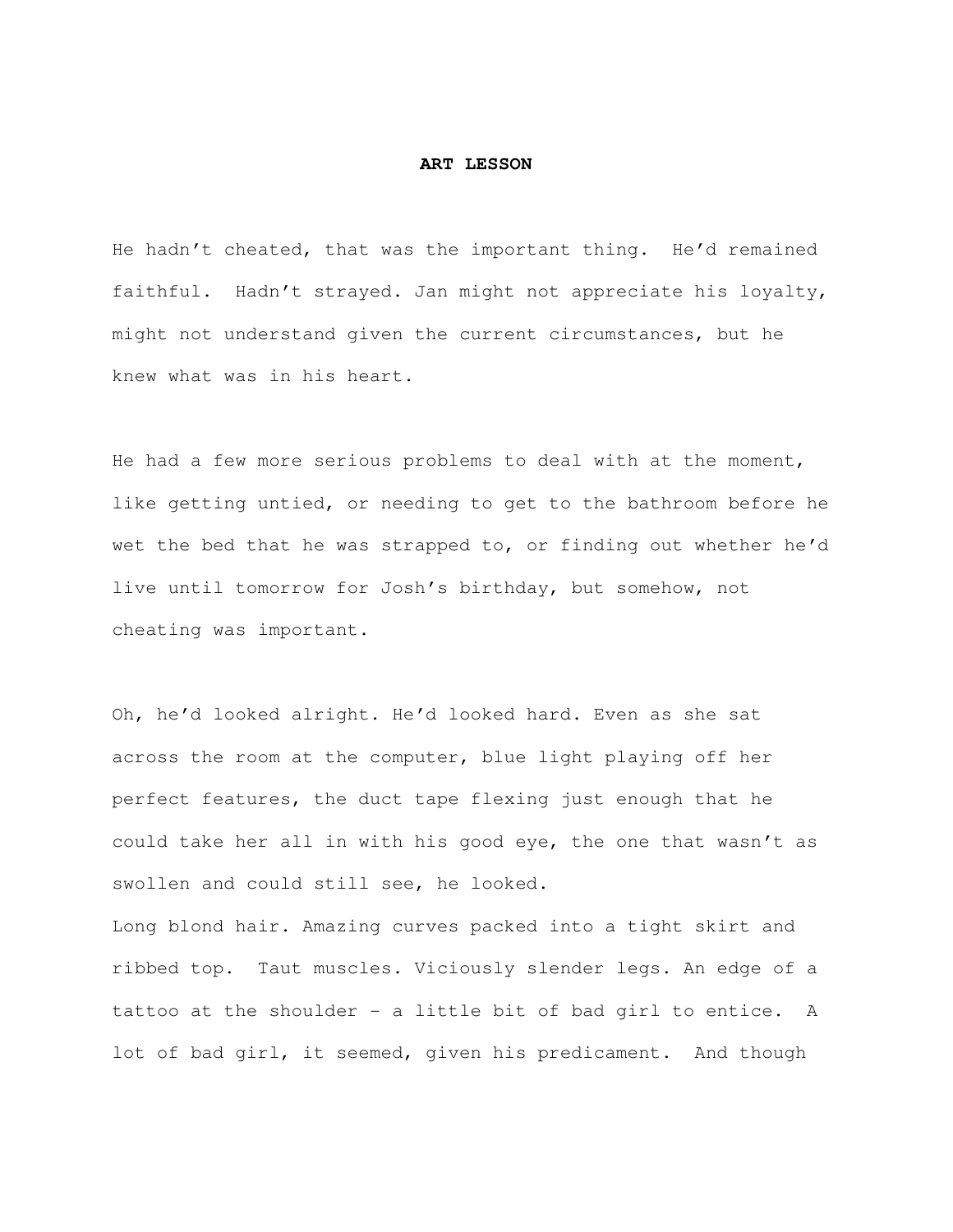he couldn't see them right now, deep dark eyes. Pleading eyes that had brought him up here.

But not to cheat. No. He'd come to help.

And look where it had gotten him. Good Samaritan knocked over the head with something hard, blood trickling down into one eye, and hamstrung to a four-poster in the penthouse suite, shirtless.

He thought he'd been inconspicuous when she'd first sashayed into The Church. It was easier to get his work done in The Churchill Room, the quiet bar of the local downtown hotel, than at home. His head hadn't snapped around or anything, but his eyes sure had, as well as those of everyone else that hadn't had so much to drink that they were dozing in their corner. The men all peered over their Miller Lites or their medium-well burgers, or their USA Today, and the women glared out of envy.

Just watching her walk had left him breathless. He'd fantasized plenty, but none of the scenarios that he'd played across his mental movie screen had involved head injury, or the use of restraining devices.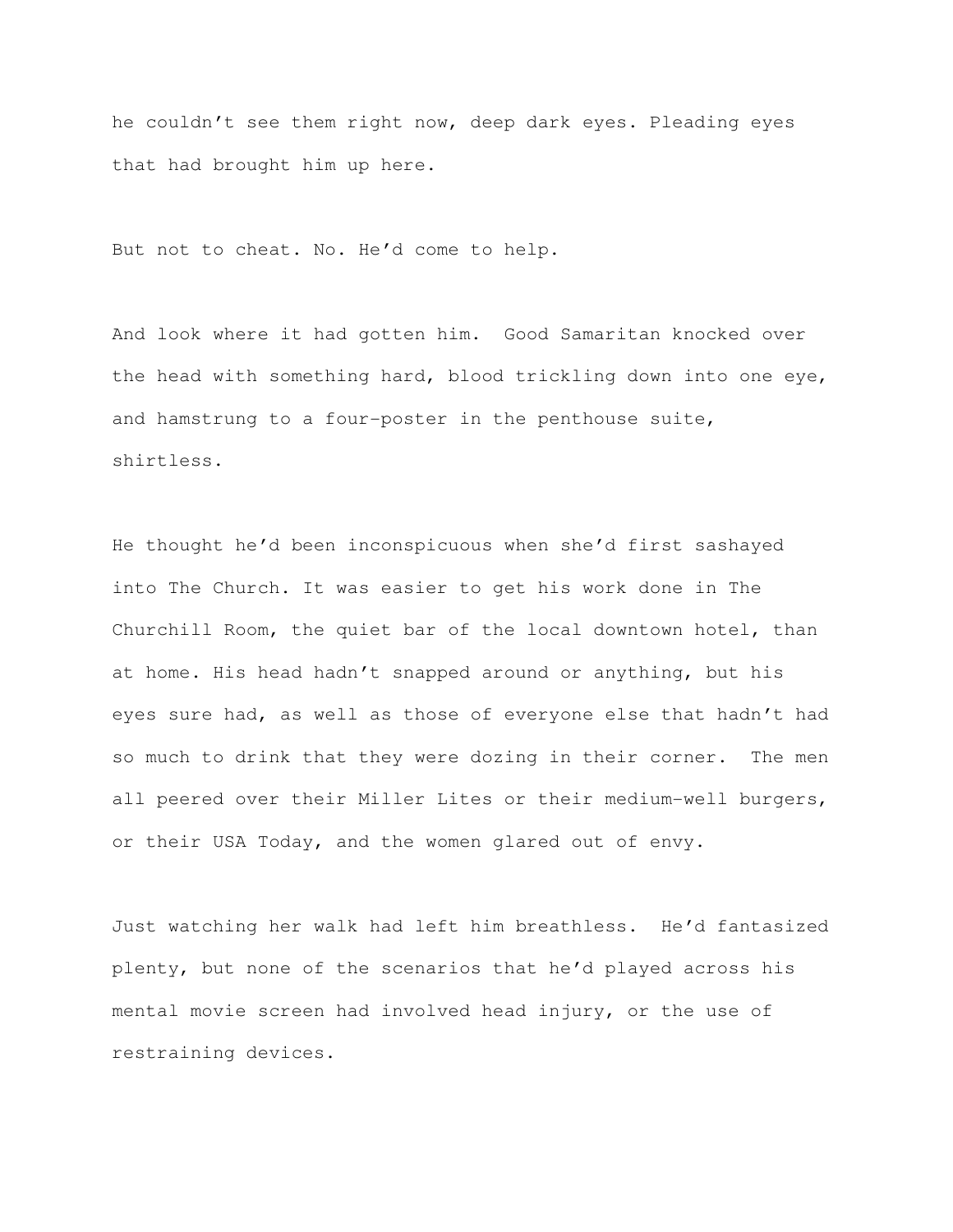Now, in the half light, she looked up from the monitor, batting her long lashes.

"Well, Steve, It looks like someone's awake. Did we have a nice nap?"

"Doe. Dot thoe nide," he tried. Guess his eye wasn't all that was swollen. He traced a fat lip with his tongue, and winced when he found a crack where it had split open.

More effort this time. More care. "No, not so nice."

She got up, moved over to him, sat on the edge of the bed. It made him tremble to have her so close. She invaded personal space. It wasn't unpleasant, but it was uncomfortable.

She'd done the same thing when she'd shocked him half an hour after coming into The Church, when in between his surreptitious glances, and a distracted review of the region's operating metrics, he found her leaning over his table.

"Excuse me, but you have the same one as I do."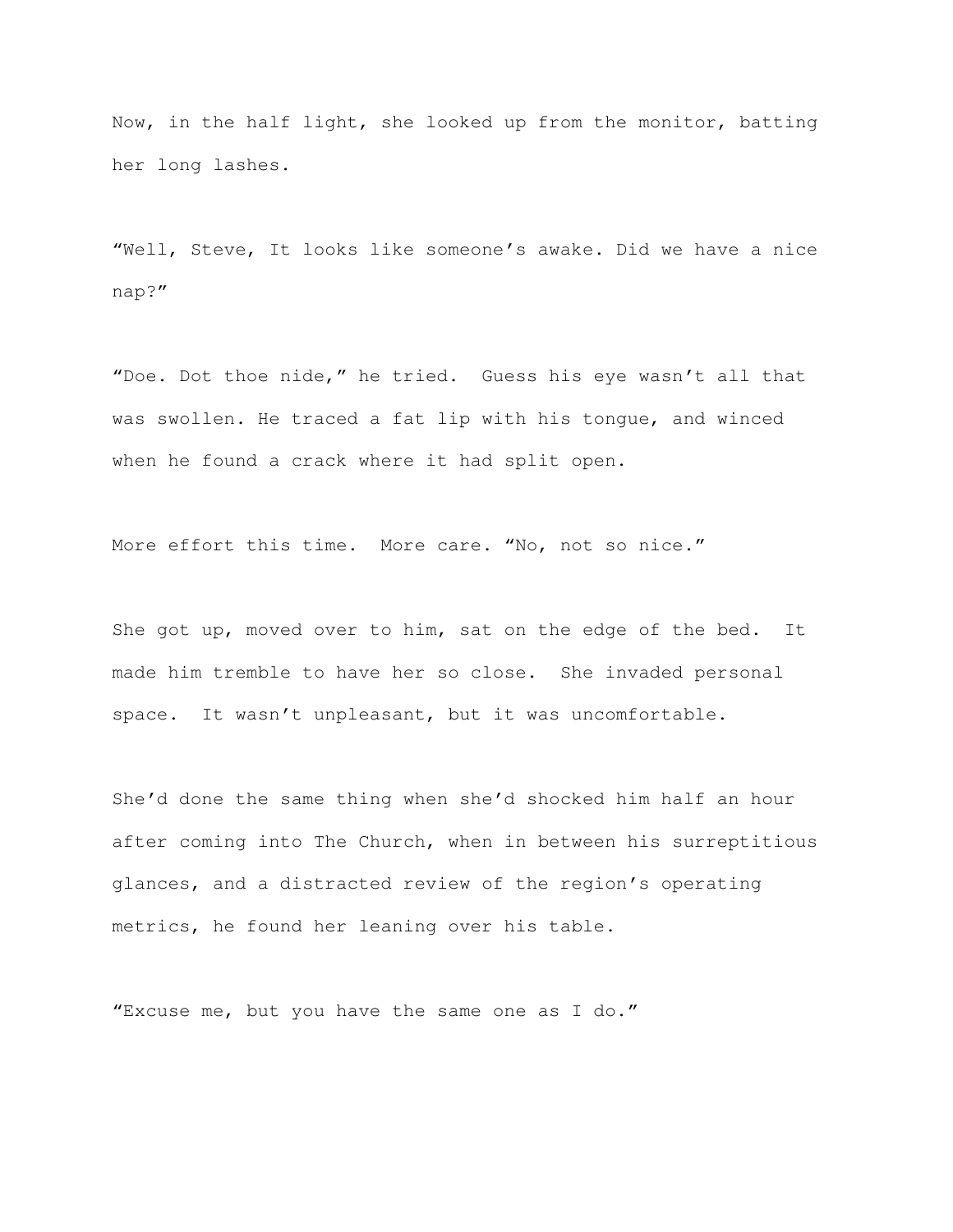He'd hesitated a minute, trying not to stare at the front of her shirt (or top, Jan would have corrected him), the response coagulating slowly in his brain as if in one of those dreams where everything happens at half speed. She hadn't seemed to notice. Just smiled.

"Computer, I mean. Same model."

 $"$ Oh."

"Would it be OK if I borrowed it for a few minutes? I've got this report due in the morning and I need to transfer some files."

He examined her more closely. Her body looked young, firm. No wrinkles. But something in her eyes showed some age, or experience at least.

"Uh, I guess so." Articulate as hell, Steve.

"Well, the only thing is, it's upstairs. In my room."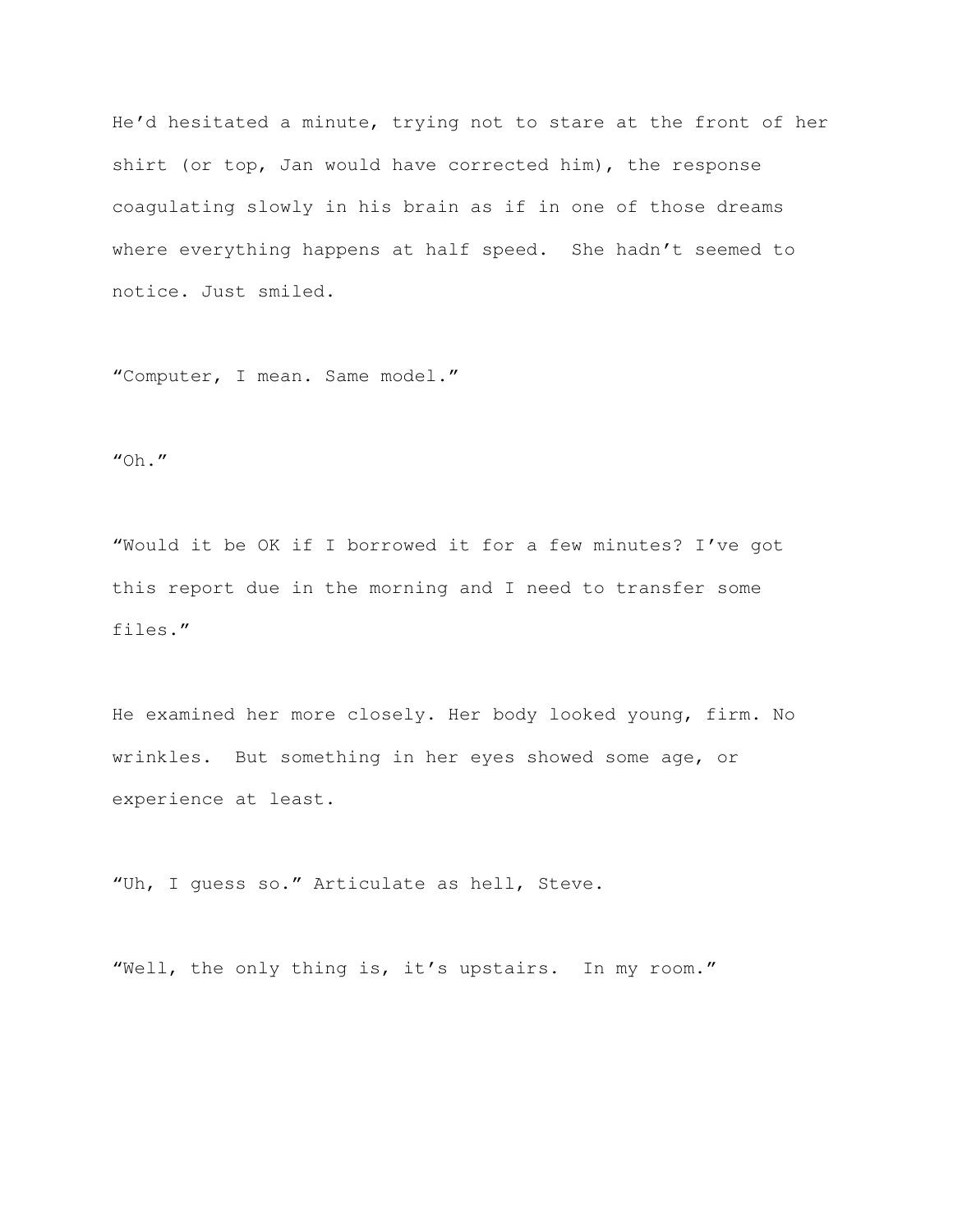Not even a flash of a warning light had gone on. Or maybe it had, but like a lighthouse blanketed in the fog of her mesmerizing eyes, he hadn't seen it.

"See, I've got it plugged in. I'm afraid if I unplug it, I'll lose the report, and I just need to get it into another machine to print it..."

Steve hadn't even tried to figure out what help she'd needed, just felt his damsel-in-distress mechanism kick in, and followed her toward the elevator. Ignored the wink he got from the bellman, a young kid with a face pitted by acne, followed her into the cab when the door slid open, and watched her insert her special card for the top floor.

The suite was opulent, with its own hallway, and full of heavy Spanish oak and wrought iron. He'd let out a low whistle, wondering what it must have cost, and how anyone could afford to stay in a place like this, and if you could afford it, why you wouldn't have your own staff of computer geeks on call at a moment's notice instead of asking some stranger in a bar.

Five minutes later, bent over the computer connecting a cable, "Whack!" a sudden sharp pain in his temple, and then darkness.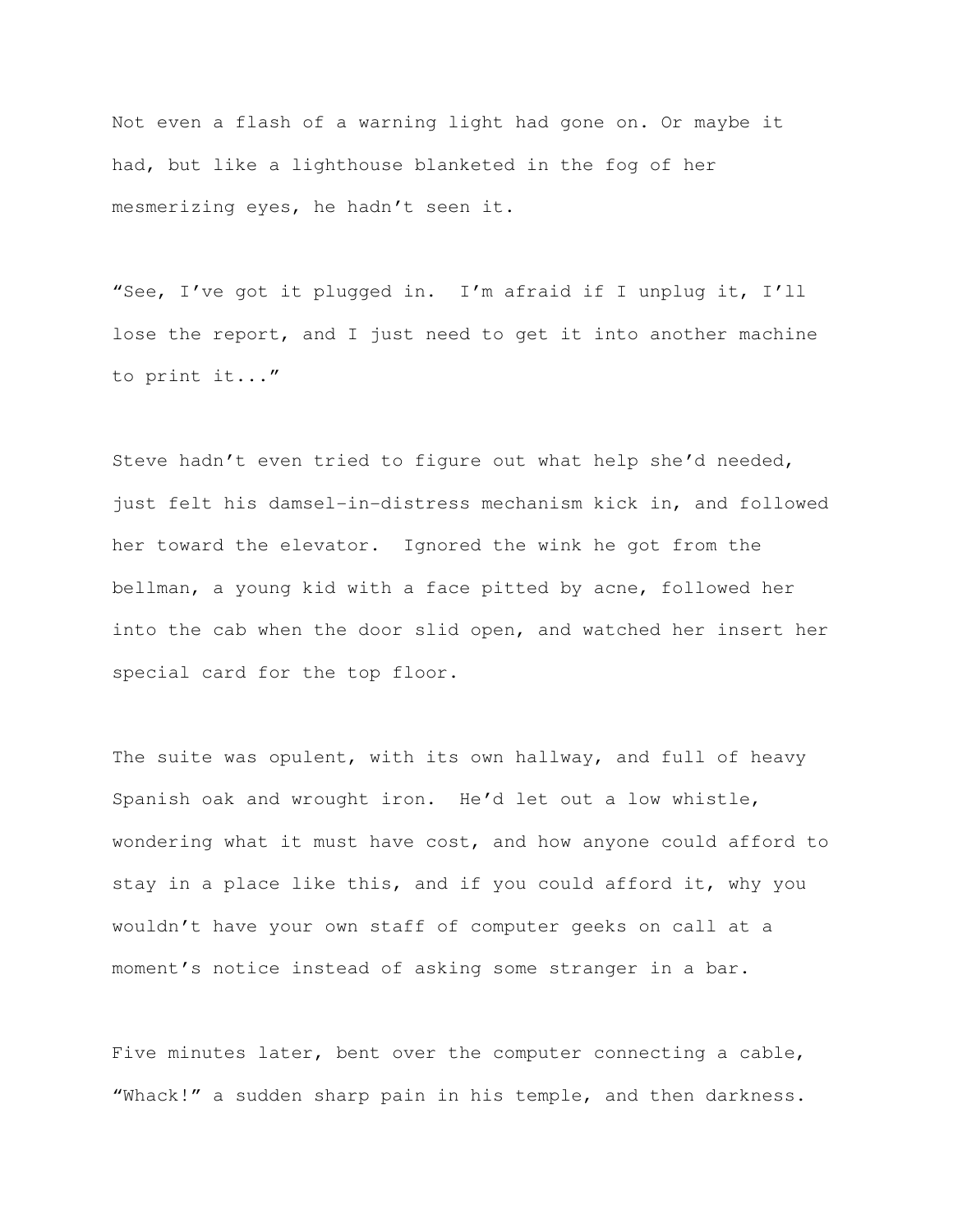Now, starting to come around, aching head, no shirt, bound hands, glow of a computer screen.

"Mine's not really broken you know. I had to say something to get you up here. But I'm glad you brought yours. Computer, that is. It will be useful."

Strode back to the screen.

Wondering at that, he managed to pull his gaze away long enough to take in his surroundings. Besides the computer desk and chair, there was a heavy armoire that must have taken a half dozen burly men to move in. Antique style wallpaper. Goldbrocade curtains, closed. A bathroom off to one side, and another door, also closed, with a hint of light filtering in from what must have been the adjoining living area that he'd seen earlier.

There, on the floor, a very solid lamp, rolled on its side, and what was that, yes, a dark stain on its base. That had to be the culprit behind his throbbing head and eye.

"Steve. Look over here, Bud. We need to talk."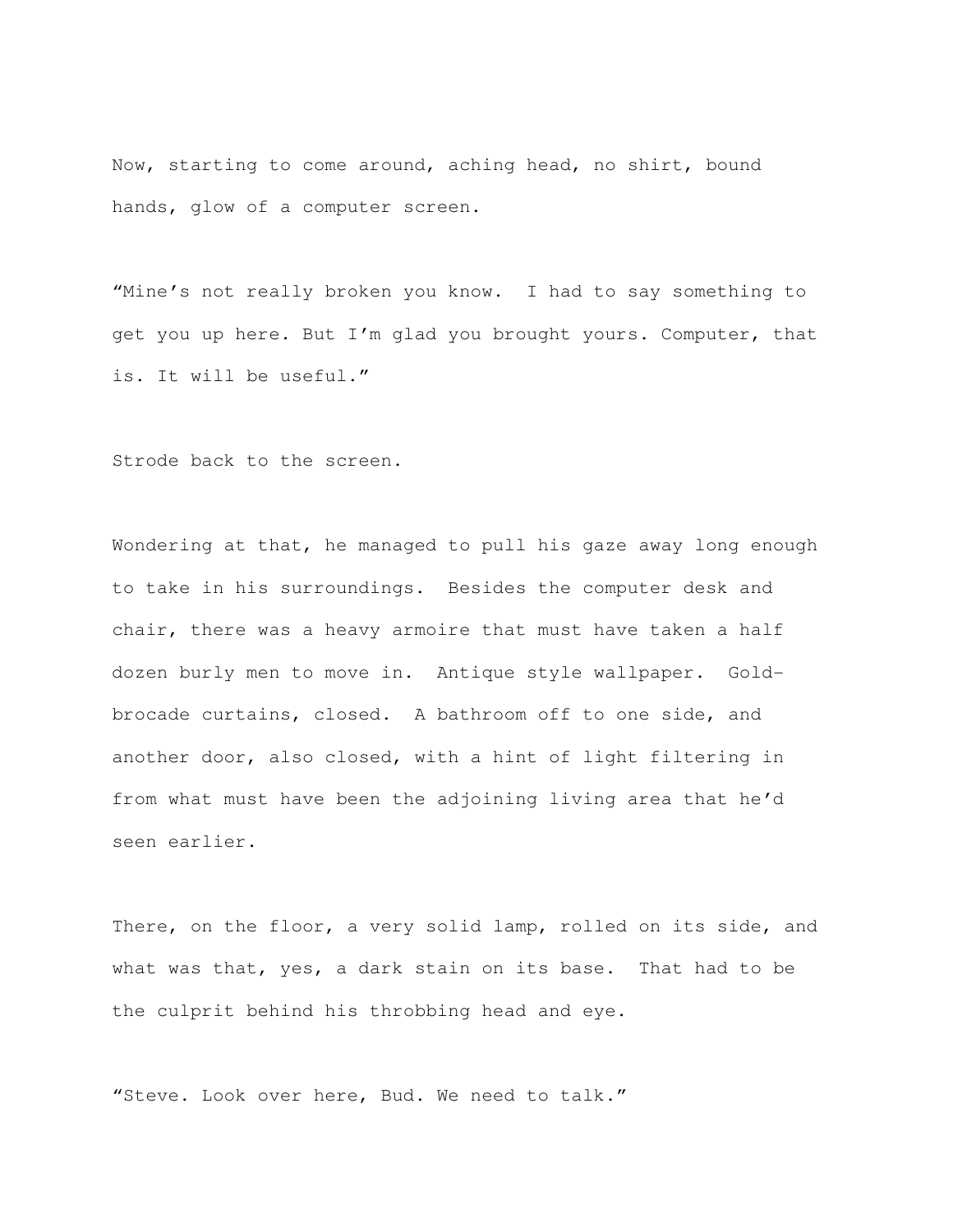He craned his head, and squinted at her again. Same eyes, now glowing with some kind of excitement or anticipation. Her hair tumbled over skin that he could tell was tan, even in this thin secondary light. The exposed corner of tattoo rippled a little as she shifted in her seat.

"I need to know a little more about you, Steve. I know a lot already. It's incredible what you can do with a search engine and access to a hard drive."

He knew that. But there was nothing secret on his machine, or in his history. Painful maybe. But not secret. Not unless she worked for his competition selling ball bearings and wanted to know how far he was behind his sales target for the month.

"I know, for example, that you work for Standard United as a VP of Sales. You've got a wife, Janet, of 22 years, stay-at-home mom, former PTO president, and fundraiser for the Booster Club. Also goes by Jan, Carla, or JC."

True. Jan never knew when to stop volunteering, and she had all kinds of nicknames.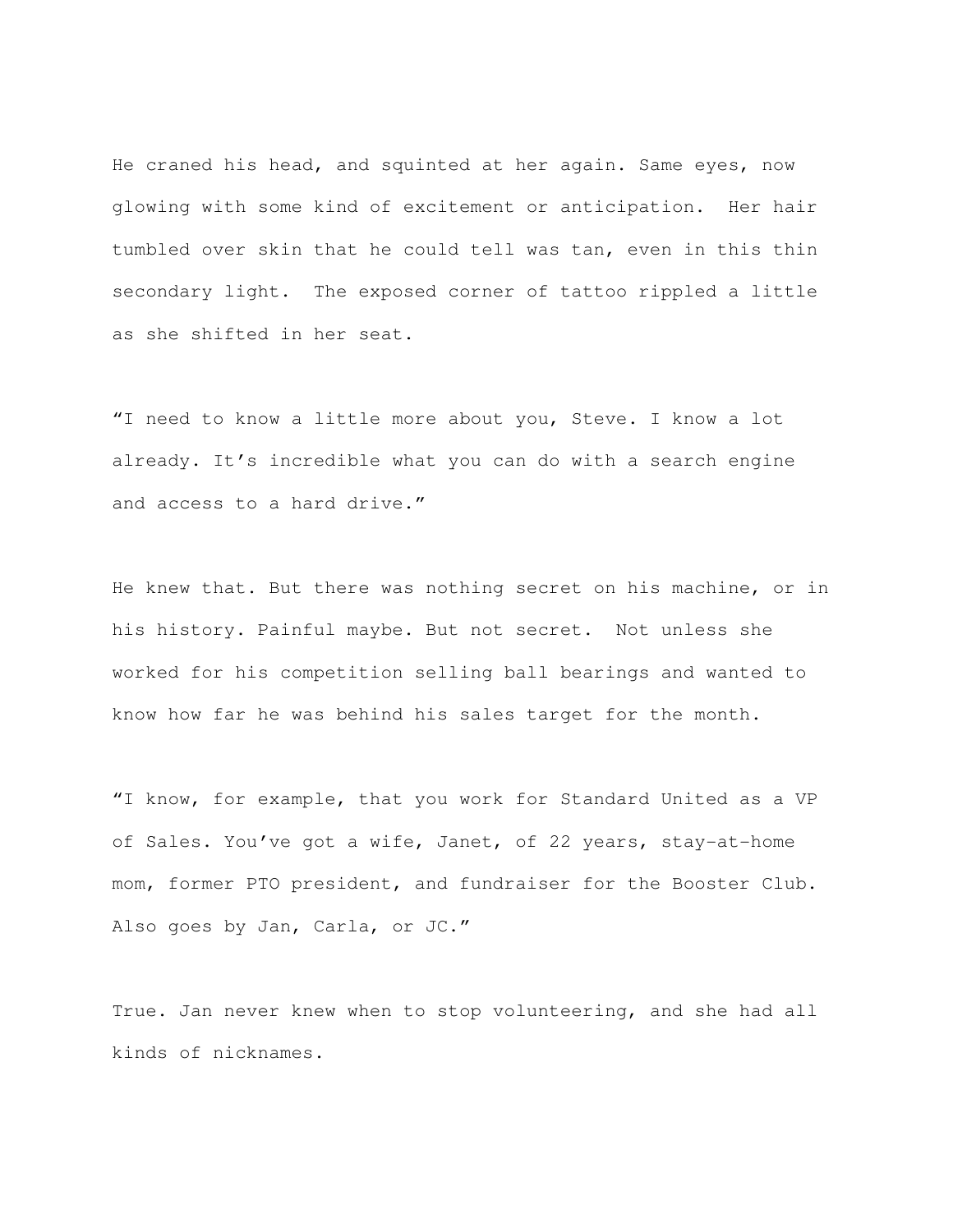"You've moved six times in the last ten years. Started in Cincinnati. Then Atlanta, Dallas, right here in Canterbury, Scranton, Syracuse and back to Canterbury. Had to be tough on a family, Steve." Arched an eyebrow.

Tough? She had no idea.

"And based on your e-mails, looks like you've got a son, Josh, 16. Actually, 17 effective today."

Today? Was it Wednesday already? That would mean he'd been out all night.

"What time is it?"

In response she opened the door. Light streamed in. Lots of it. He squeezed his one working eye shut. Let it open slowly, adjusting. He began to discern furniture in the next room, hazy, but there. Over her shoulder, he could see more cabinetry, a huge television, framed pictures. A coffee table, something bright and shiny on it. The corner of a silver tray with something laid out on it. Silverware maybe?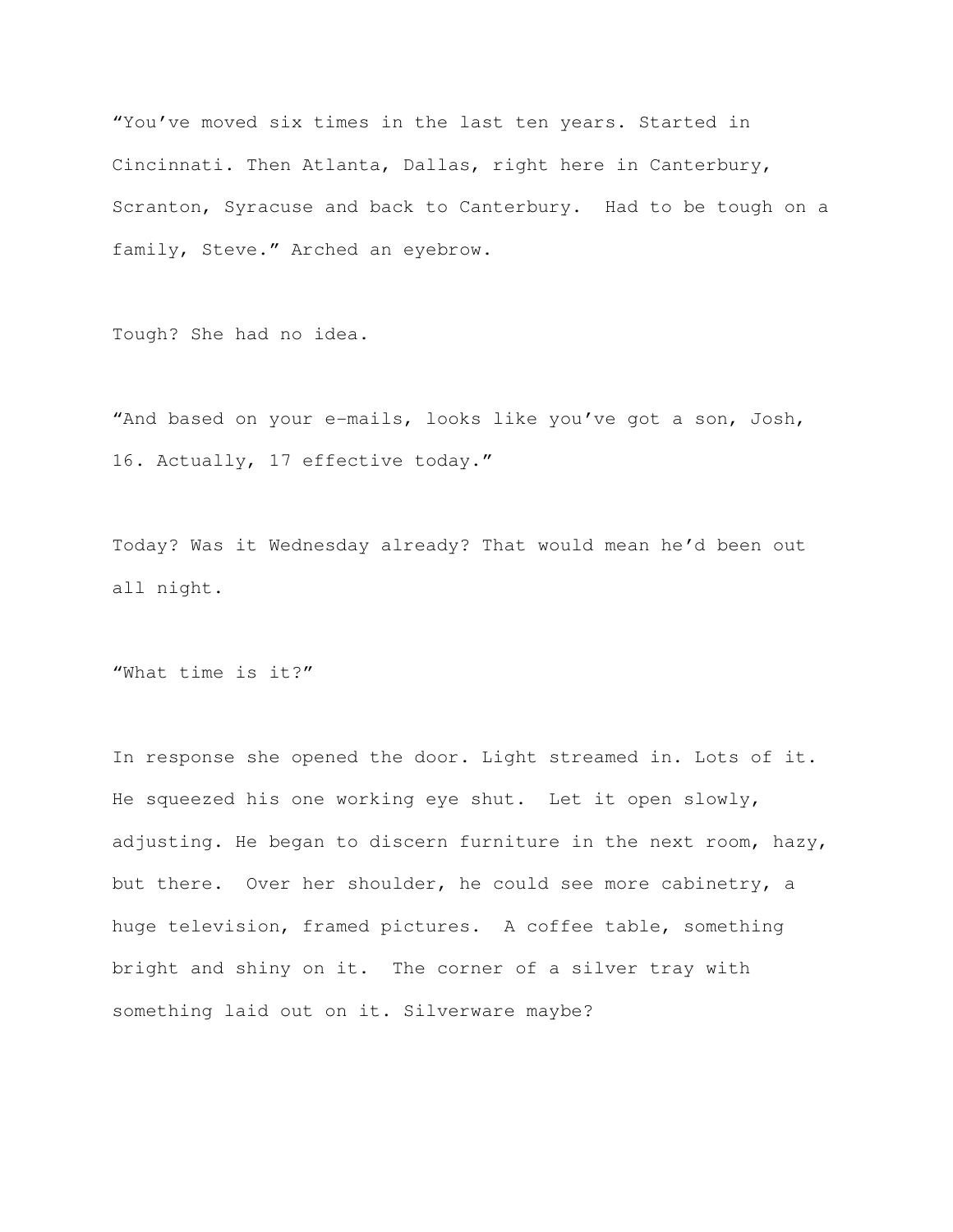"Afternoon, Steve. You were out a long time. It's OK though. Gave me lots of time to work, to add to what I'd found out about you already."

"Found out about me already?"

"Steve – I am nothing if not a meticulous researcher. Let me tell you what else I know."

He didn't like that she had discovered personal details about his family, but still, they were small, innocuous. At least she hadn't gotten deep.

"Avid Bengals fan (nice photo on your home page by the way). Crossword puzzle aficionado. Competitive runner. Say…these race times are pretty good Steve. That's kind of interesting."

He continued to keep quiet. She still hadn't dug up anything big. He tried to steer her in another direction.

"What do you want with me? I don't carry much money. I'm on an expense account. Nobody's likely to pay much of a ransom for a mid-level sales guy."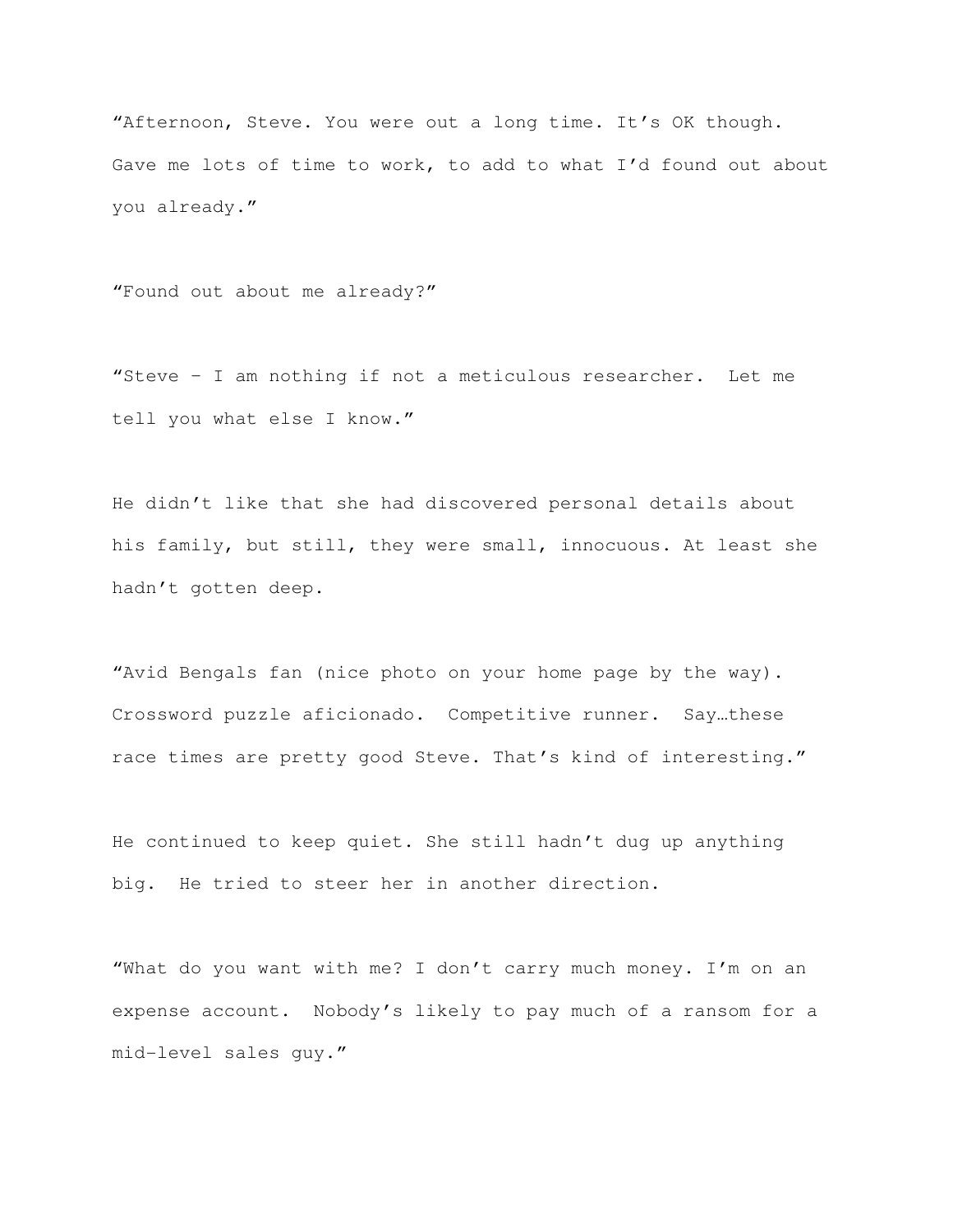"Relax Steve. At least for now. Your money's safe. I've got different plans for you and yours."

You and yours? He didn't like that last part.

"But first, like I said, I need to know some more about you. Something deeper. Like…what is it that you're most afraid of, Steve?"

He winced. It had been a long time, but it was still there.

"Ooooh," she purred. "I thought so. Thought it might still be important.

She held up a printout copy of a newspaper article.

"Here we go, Steve. Times Union. Twelve years ago. Right here in Canterbury. I guess there's a family member that doesn't show up in any of your pictures."

She started to read.

"CHILD, 9, DIES TRAGICALLY IN DIVING ACCIDENT"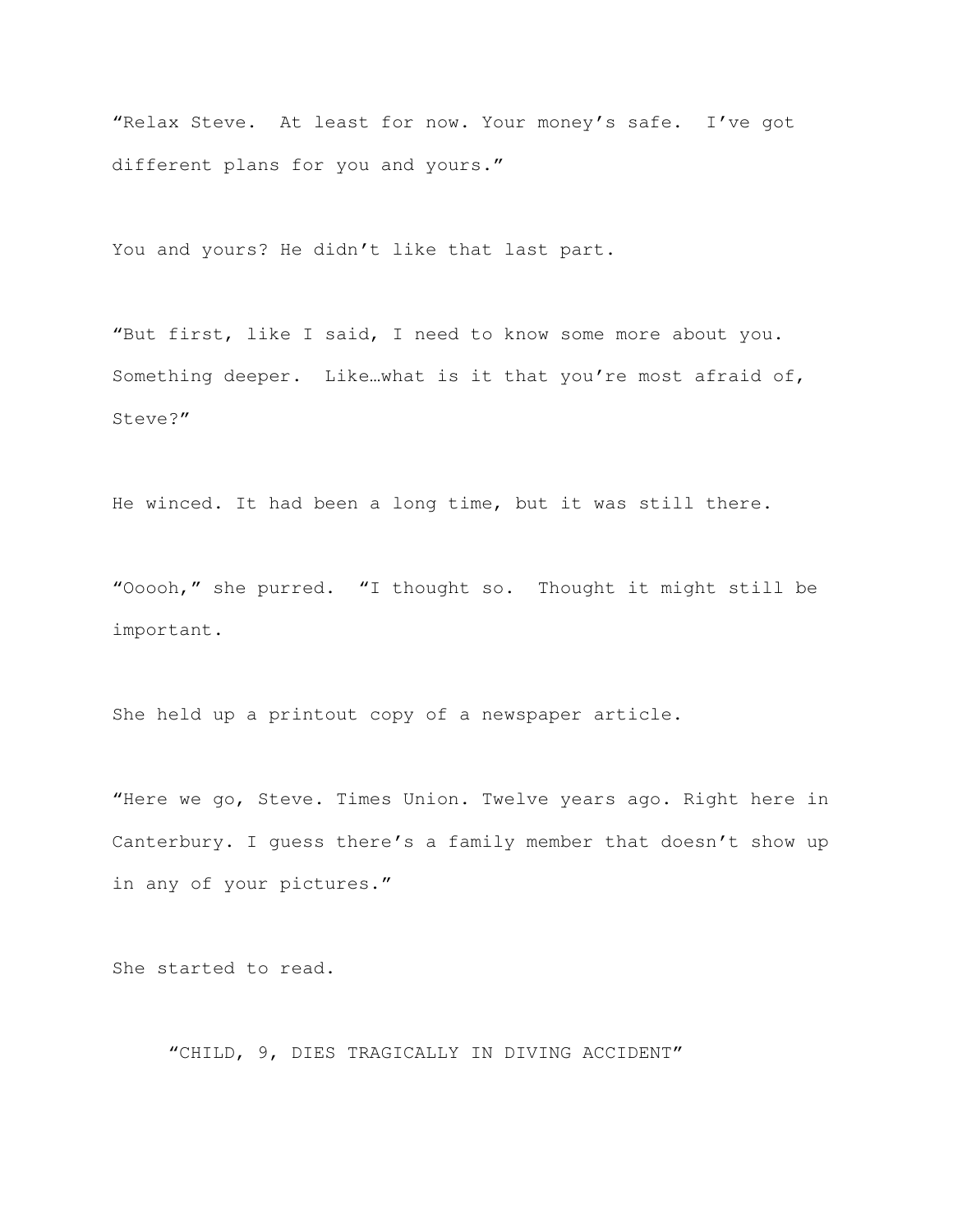Her mock serious reporter tone vanished for a minute.

"Why do they always put that in Steve? Is the death of anyone reported on the front page of a newspaper ever not tragic? CHILD. 9, DIES TRAGICALLY OF OLD AGE." I don't think so."

He seethed, but didn't answer.

"Consolidated Press Reports. Sunday. - 'Charles (Charlie) Whitehouse was one fantastic little boy,' says neighbor Joan DeFontaine. 'I can't believe that he's gone. He was so full of energy and loved life.' A life that was cut short yesterday at the Maple Avenue Bridge on a sunny July afternoon.

At its peak, the bridge towers forty-three feet over the muddy roiling waters of the Nankaug River. This morning it sports a new protective barrier on either end, and Mayor Sorenson has last evening said that dredging will begin first thing tomorrow morning to remove dangerous underwater debris.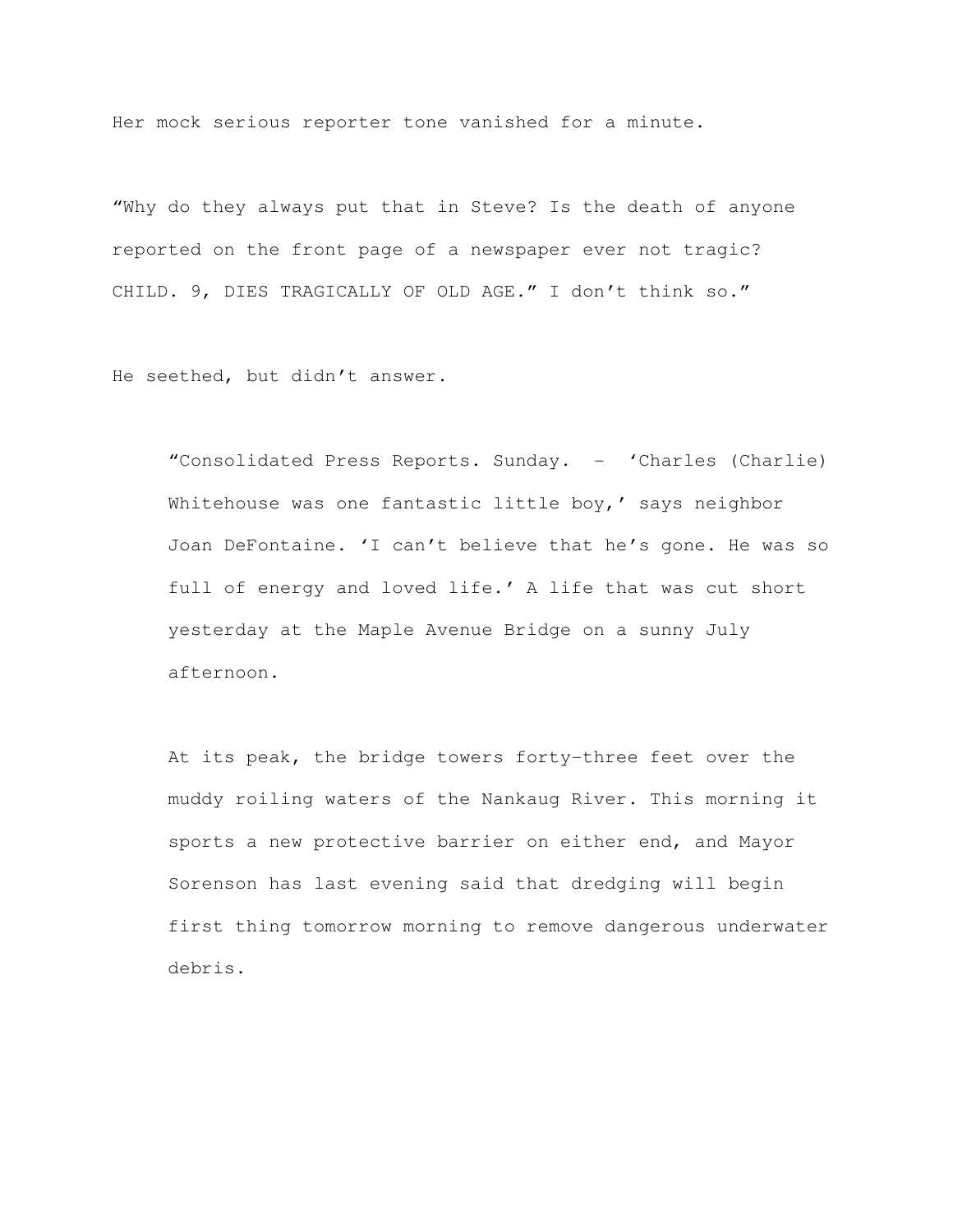But on Saturday afternoon, the sun was high in the sky, and Charlie was high atop the bridge, freckled face gleaming as he surveyed the world around him.

'Charlie just wasn't afraid of anything,' says DeFontaine's son Pete, a neighborhood friend who was at the scene at the time of the accident. 'I don't know why he got it in his head to jump from up there, but once he did, if you knew Charlie there was no stopping him.'

Young DeFontaine is as surprised as anyone at Charlie's action.

'We were playing Whiffleball in that field, you know, at Water's Edge,' he continues, referring to Water's Edge Park, adjacent to the bridge and the river.

'It was Charlie's turn up at bat, and we looked around and he wasn't there. We thought he'd run into the woods, to, um, you know, whatever. Then we looked up, and there he was climbing the bridge. He got to the top, looked around for a while, and did like a Tarzan yell, and jumped!'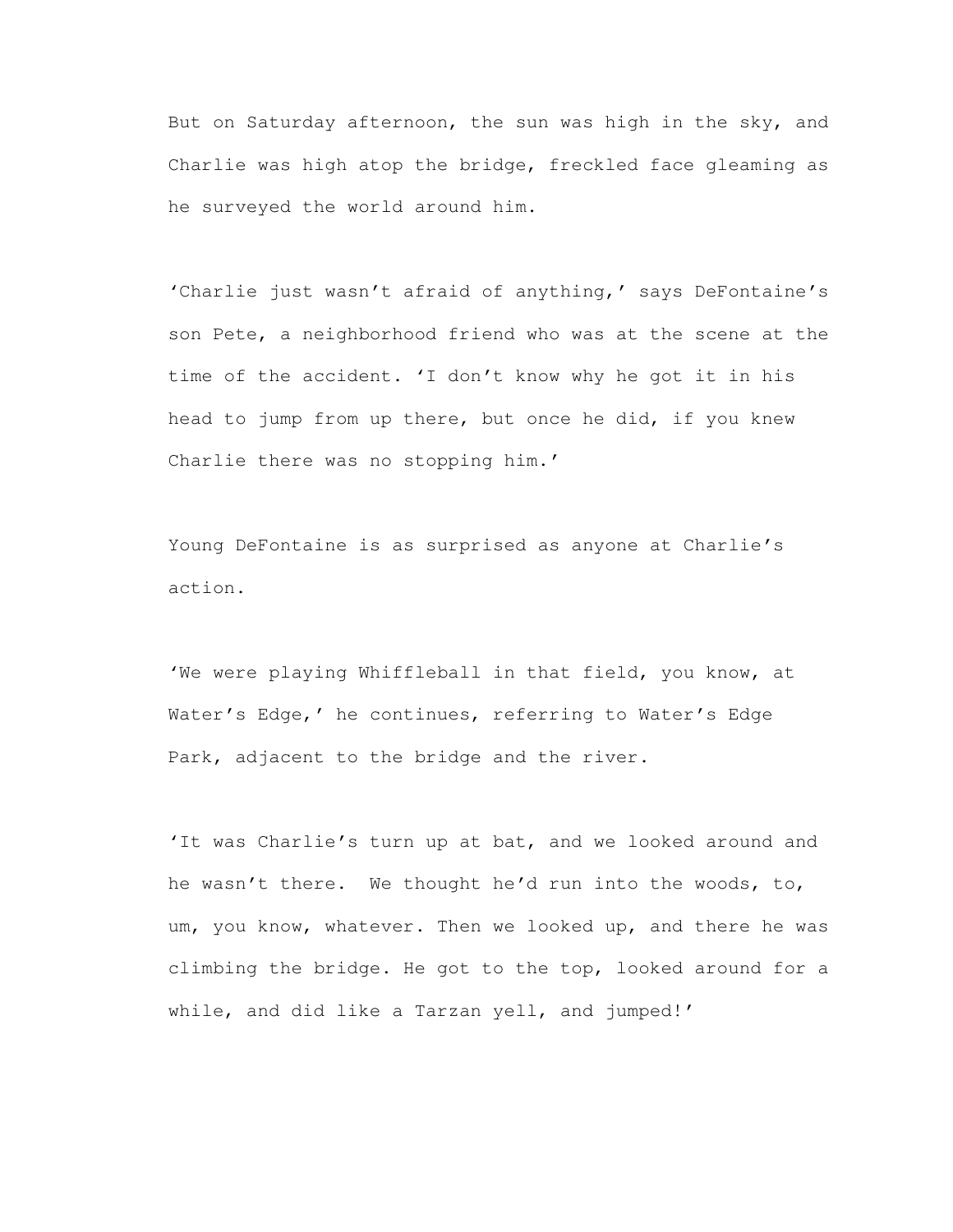It's clear that this part of the story is difficult for DeFontaine to relate, but he plugs on bravely.

'He comes flying down with this big grin on his face, splashes into the water, and then nothing – he didn't come up.'

'I thought for a second that his Dad was going to save him, but I guess that didn't happen.'

For ironically, Charlie's father, Stephen Whitehouse, of North Hill Road, was driving by the park on his way home from the hardware store just as Charlie was ascending to the apex of the structure.

'I barely missed hitting him. He just slammed on the brakes right in the middle of the bridge and got out, with the car still running,' says Jon (T-Top) Darven, who was following behind Whitehouse.

'I saw him yelling and scrambling up the bridge, but must be his boy didn't hear him. Or ignored him.'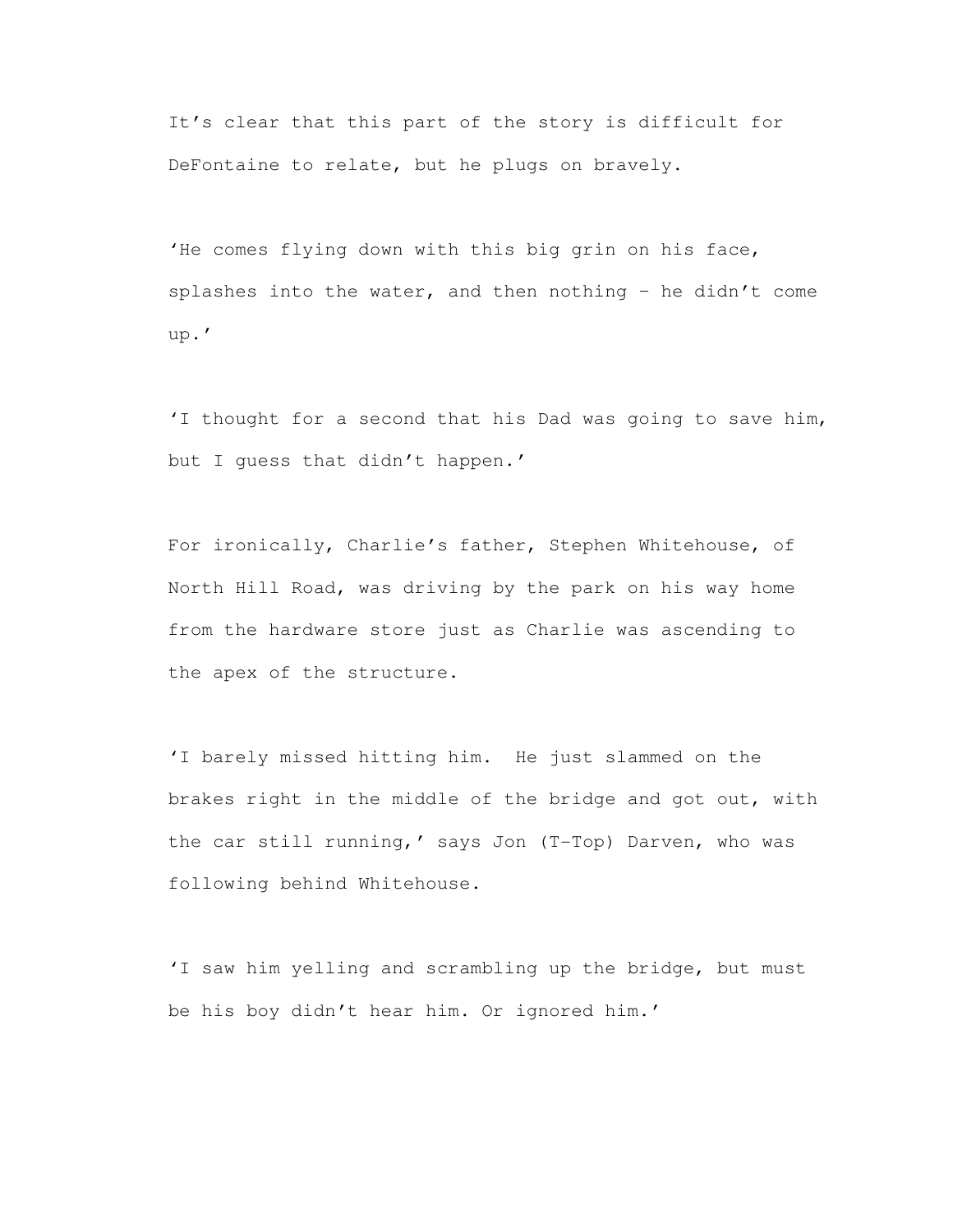'Then, when the kid jumped, he looked to go after him. I swore he was going to. But he didn't at first. He stopped for a few seconds, and then finally dove in. By then it was too late. I can't help but wonder if he'd jumped a few seconds sooner if he could have got to him.'

Indeed, five or ten seconds may have made the difference. According to the police divers who later found the body snared in undergrowth, Charlie may have struck a submerged log and drifted unconscious into the tangle. If his father had reached him before that, he may have avoided getting caught.

'Mr. Whitehouse was under there, for like, forever.' Says Pete. 'I thought they were both dead, or maybe floated down the river, but he came up after a while, and no Charlie.'

Darven echoes the story.

'He tried and tried. Must have gone under and popped up thirty, forty times. But he couldn't find him. If he'd just jumped right away…'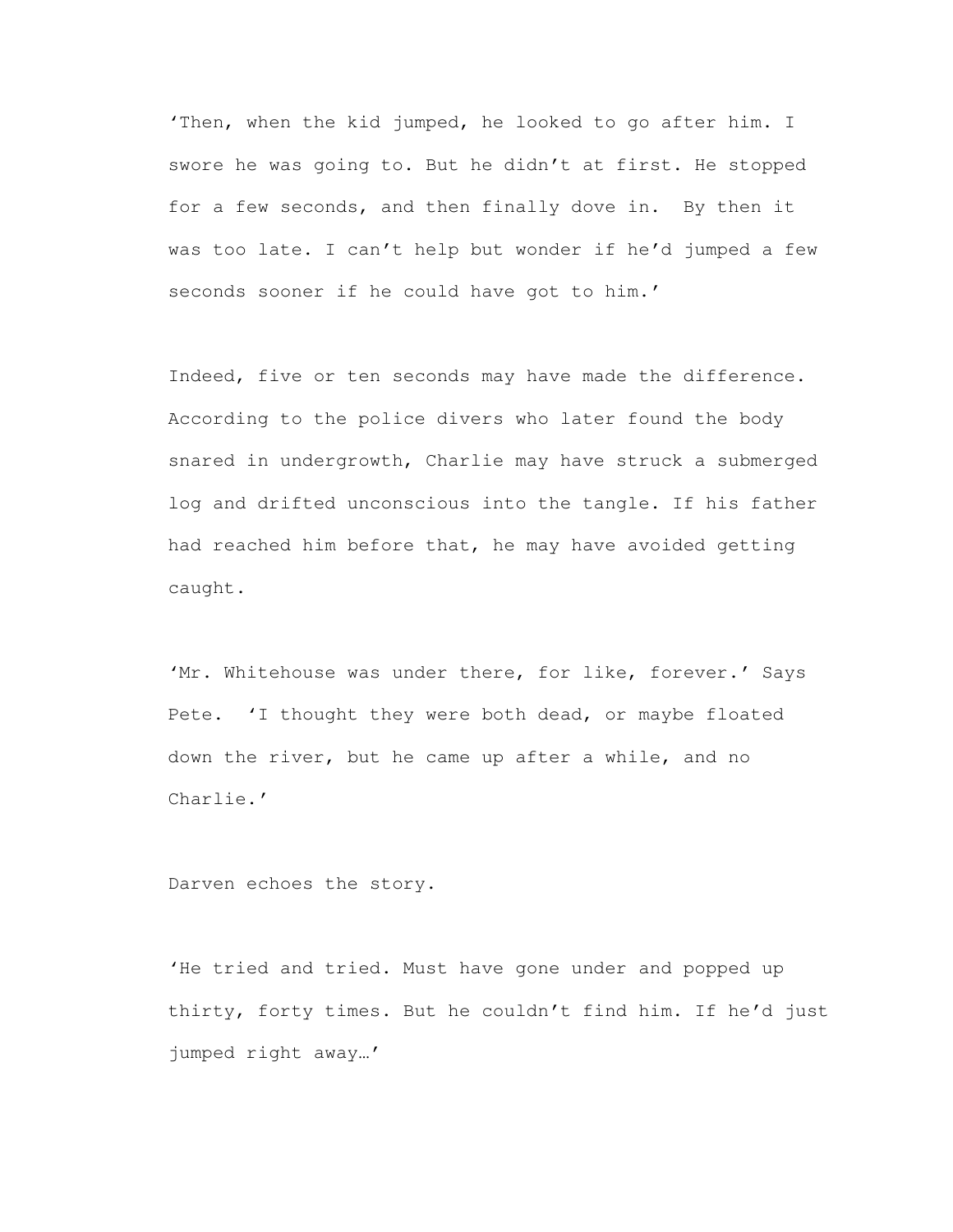Why the delay? Whitehouse was not available directly for comment. 'This is a private time for us,' wife Janet says. Please let us mourn in peace.'

An unidentified member of the police rescue team who is familiar with the matter does explain Whitehouse's slow reaction, saying that his hesitation was due to something incredibly simple, and incredibly sad.

'He told us his shoelace got caught on one of the bridge rivets. He tried to get loose, but he couldn't at first. Man, that had to be tough.'

The team member backs Whitehouse.

'Personally, I believe him. I mean, who wouldn't save their own kid if they had the chance?'

Stymied by a shoelace. That's something that Stephen Whitehouse will have to live with for the rest of his life.

And so will everyone else that knew Charlie.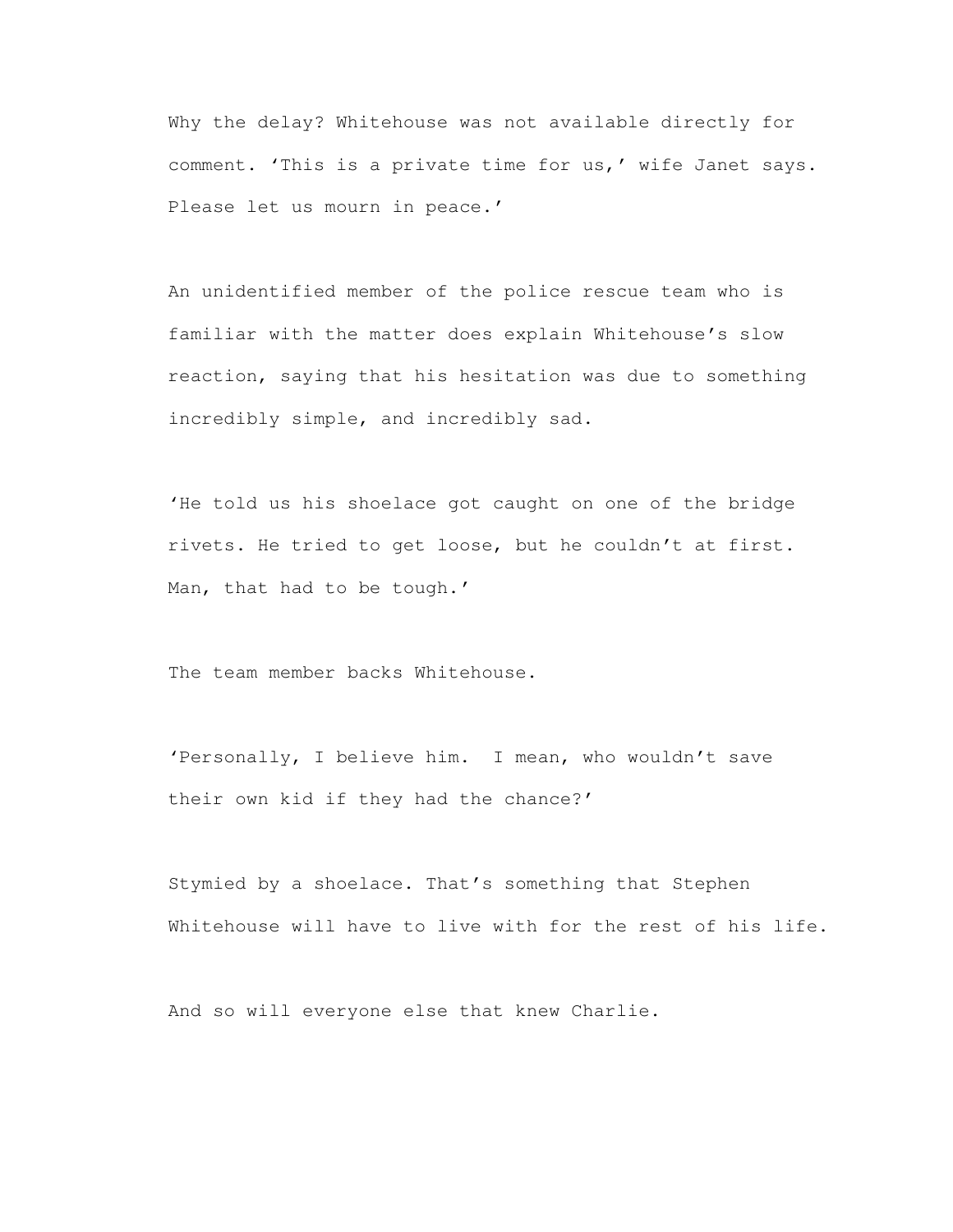'I just miss my brother,' cries Joshua, Charlie's younger sibling, the same freckles dotting his teary face. 'He was really cool.'

A private service will be held for the family tomorrow."

She approached the bed again. He looked down, anywhere except at her face. Stared at the bed covers, the computer, the side table. Felt and smelled her breath, warm, with a hint of hazelnut. He studied the bit of the tattoo poking out from under her sleeve. A skull and crossbones, ringed in flames. The word 'MIKE' underneath, and a date.

"This is really heartbreaking, Steve. I can't imagine what it must have been like."

Steve choked back a lump in his throat that matched the one on his head, and tried not to react to the needling in her voice.

"Are you about to cry, Steve? I wouldn't blame you."

Finally, he looked up at her. Her face shifted. Got serious.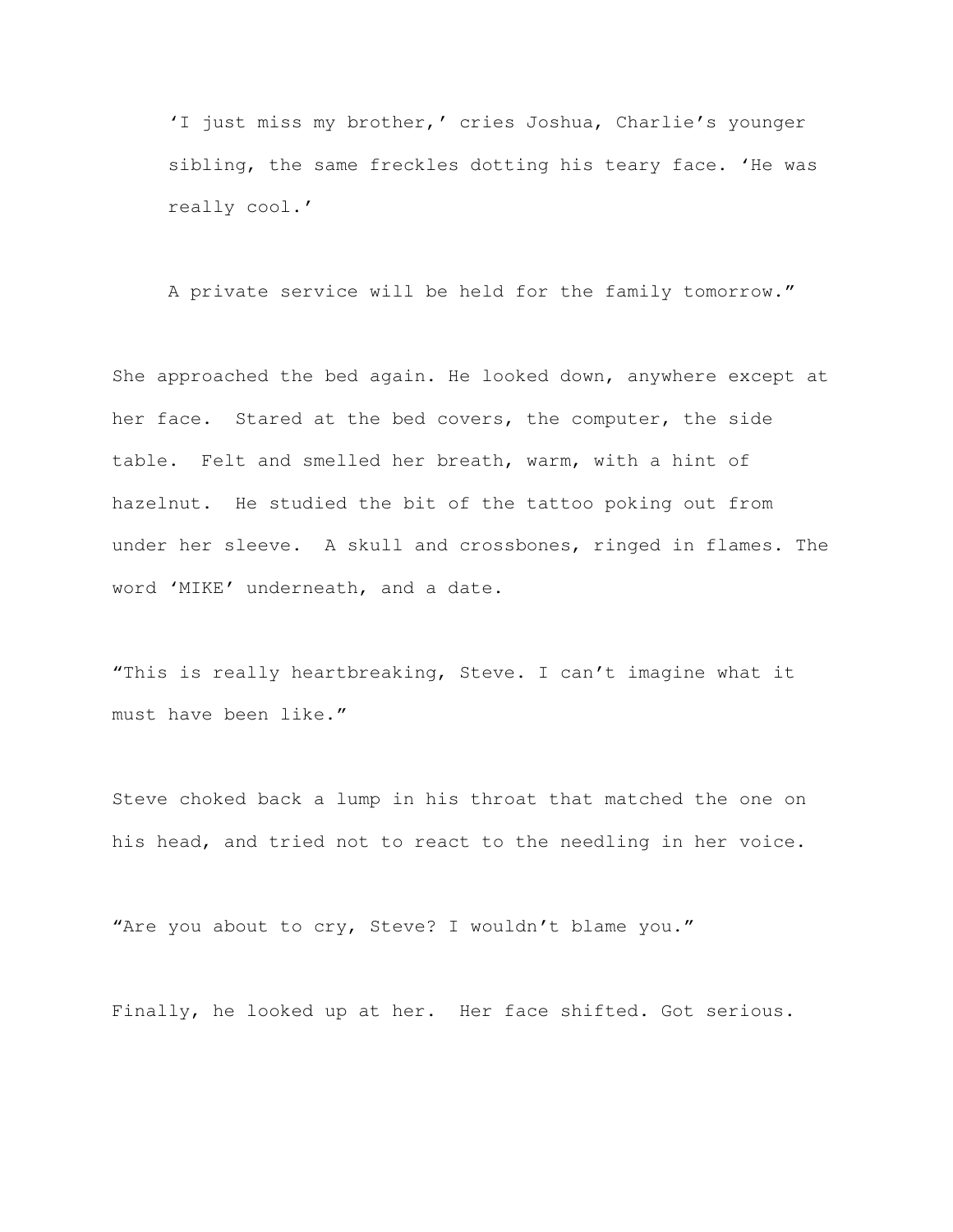"Steve. Tell the truth. Why didn't you jump in the river right away? What is it you're most afraid of? Is it heights, or water? You can tell me."

"Why you evil…"

"Steve. That kind of attitude doesn't suit you. What really happened? What's your biggest fear?"

"My shoelace, "he managed in low tones, "got stuck on a rivet. Just like the man said."

"Alright, Steve-O. Have it your way. But I personally believe it was height. After all, you dove in 'thirty or forty times' according to the paper."

Steve's head hung, remembering. He had tried to look everywhere in the mud and sticks, but he must have missed the spot, the one spot, where Charlie had drifted.

I mean, it's all kind of hard to believe. A shoelace. Tell you what. I met a man once. Something happened to him that's a little like what happened to you. Worked at a nursing home. It burned one night. He's standing outside. Could have gone in and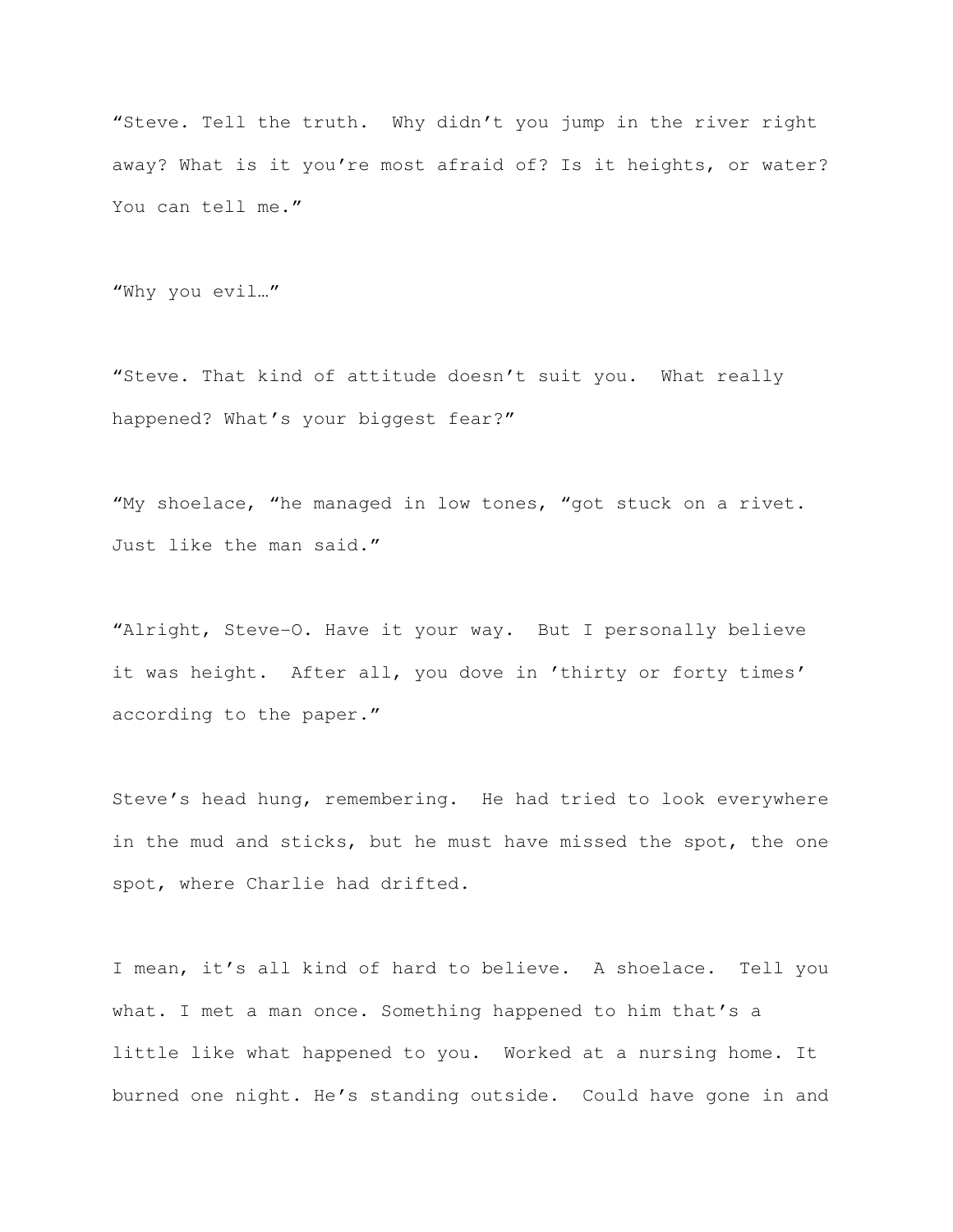rescued people. Why didn't he? Said he thought the firefighters were in there already, but they weren't. If he'd gone in, ..."

This was, indeed, achingly similar. "What happened?" he heard himself asking, regretting it almost immediately.

"His own mother was one of the patients. He worked there so that she could stay for half-price. She died in the fire. But that's not all."

She laughed, and he knew not only that there was more, but that it would be unpleasant.

"Five years later, he died in a fire himself. Got trapped in a burning building, couldn't get up the guts to escape."

Her eyes were positively dancing now, with a malevolent twinkle.

"So you see, Steve, it's important to know what your greatest fear is. His mother died because he was afraid of fire. He died himself because he was afraid of fire. If he'd faced his fears, maybe one or both of them would still be alive."

She winked. Just a couple of friends talking gossip.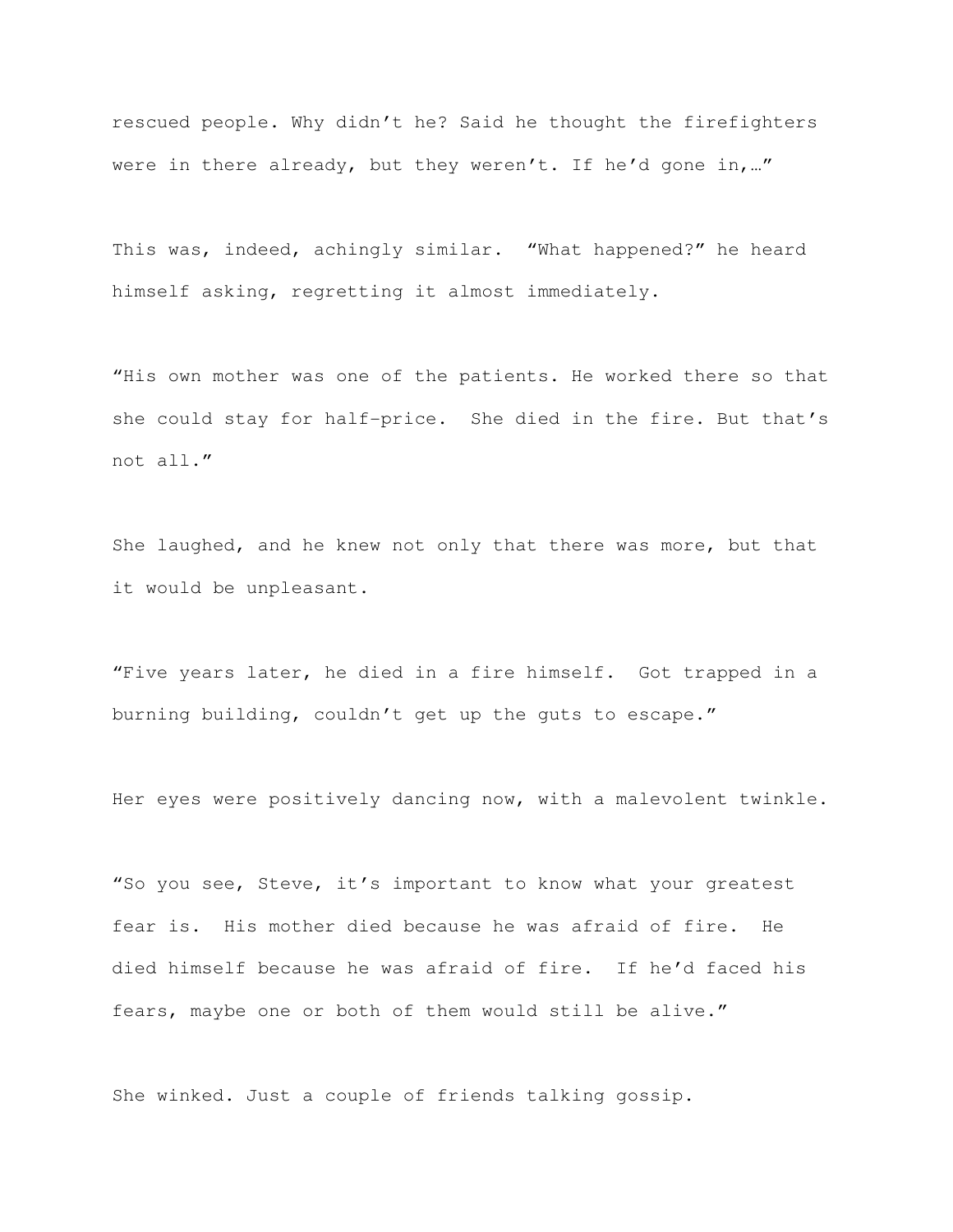"Now, you sure you don't want to come clean and admit yours Steve? Which is it? Heights, or water?"

Steve glowered. Looked back down. Didn't answer. Just asked again what she wanted.

She shrugged. "Maybe some day Steve. Some day I'll meet a man who will admit his fears. Maybe even someone who will overcome them."

She appraised him one more time. "Now, back to the present. You're not ready yet. Let's get you prepped."

She turned, scooped up something shiny from the computer table, and approached the bed again. He trembled a little. Scissors.

"Not to worry Steve. Not yet. I'm not going to cut you with them. Not unless you misbehave that is."

She continued.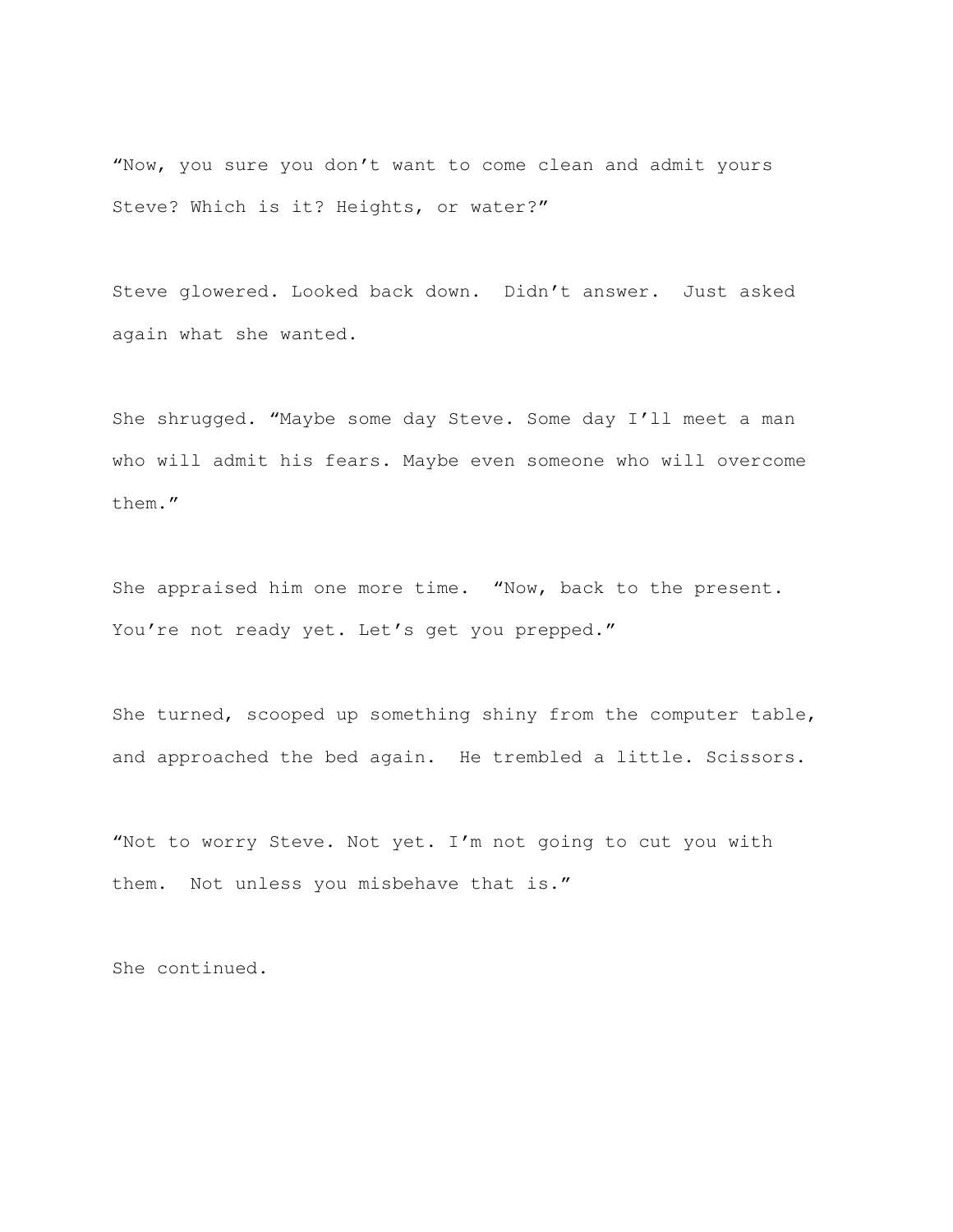"Now here's how it's going to work. I'm going to cut one arm loose. When I do, you're going to roll over on your stomach, and I'm going to wash your back."

"Umm…couldn't I just shower in the bathroom or something? I'm not going to go anywhere. Plus, I've really got to, uh, go."

"Nice try, Steve, but no. I'm strong, but I don't want to take any chances. Here's what I'll do though. When I cut your hand free, you can use this."

She tossed an empty Gatorade bottle onto the bed. "You do anything though, make a sound I shouldn't hear, and these scissors cut off everything important to you. Got it?"

He nodded.

"Now, I'd better hear that bottle filling."

She snipped the tape on one hand in three quick cuts (those scissors must have been sharp), said "You've got twenty seconds," and turned around to give him privacy.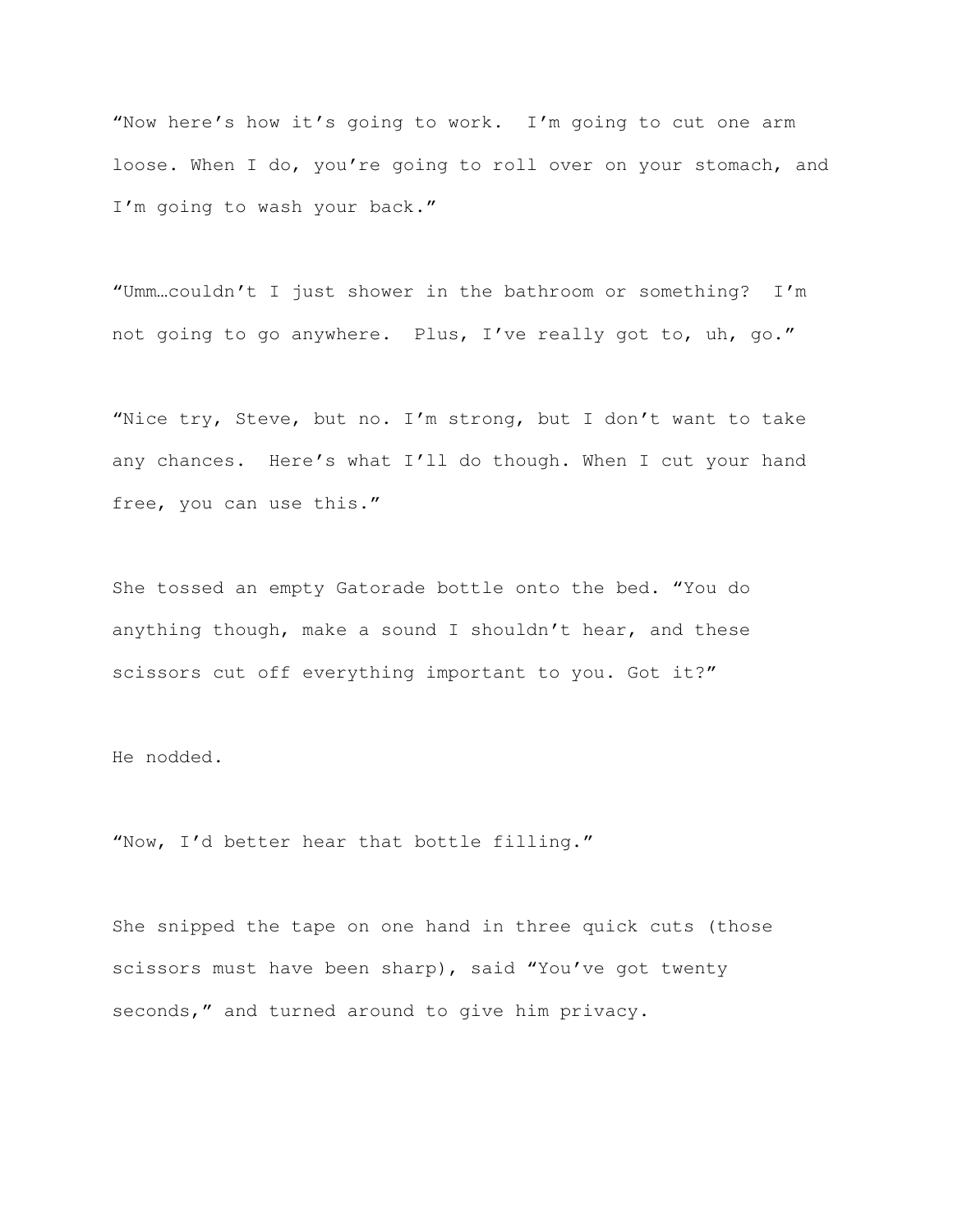He contemplated breaking the bottle for a moment, but found it was plastic. The room echoed with the sounds of Steve nearly filling the container. As he did, he looked around the room again. Yes, he thought so. He had spotted it, when he was surveying his surroundings before. Small and silver, on the nightstand.

"Sounds like you're done, Steve. Hurry and get decent now."

He finished, grabbed at the nightstand, rolled back, and zipped, just as she turned around to find him, as requested, face down. Though he couldn't see it, a slight smile creased her lips.

Steve felt her re-tape him to the bed, and heard her walk to the bathroom, run the tap, and return. She scrubbed his back.

"What the hell?" he wondered.

She left again, footsteps trailing off into the living room. Metal clinked on metal. She returned, and he felt her straddle him. A bottle opened, he smelled alcohol, and a cool rag wiped his back again where she had washed.

A small moan of anticipation escaped her.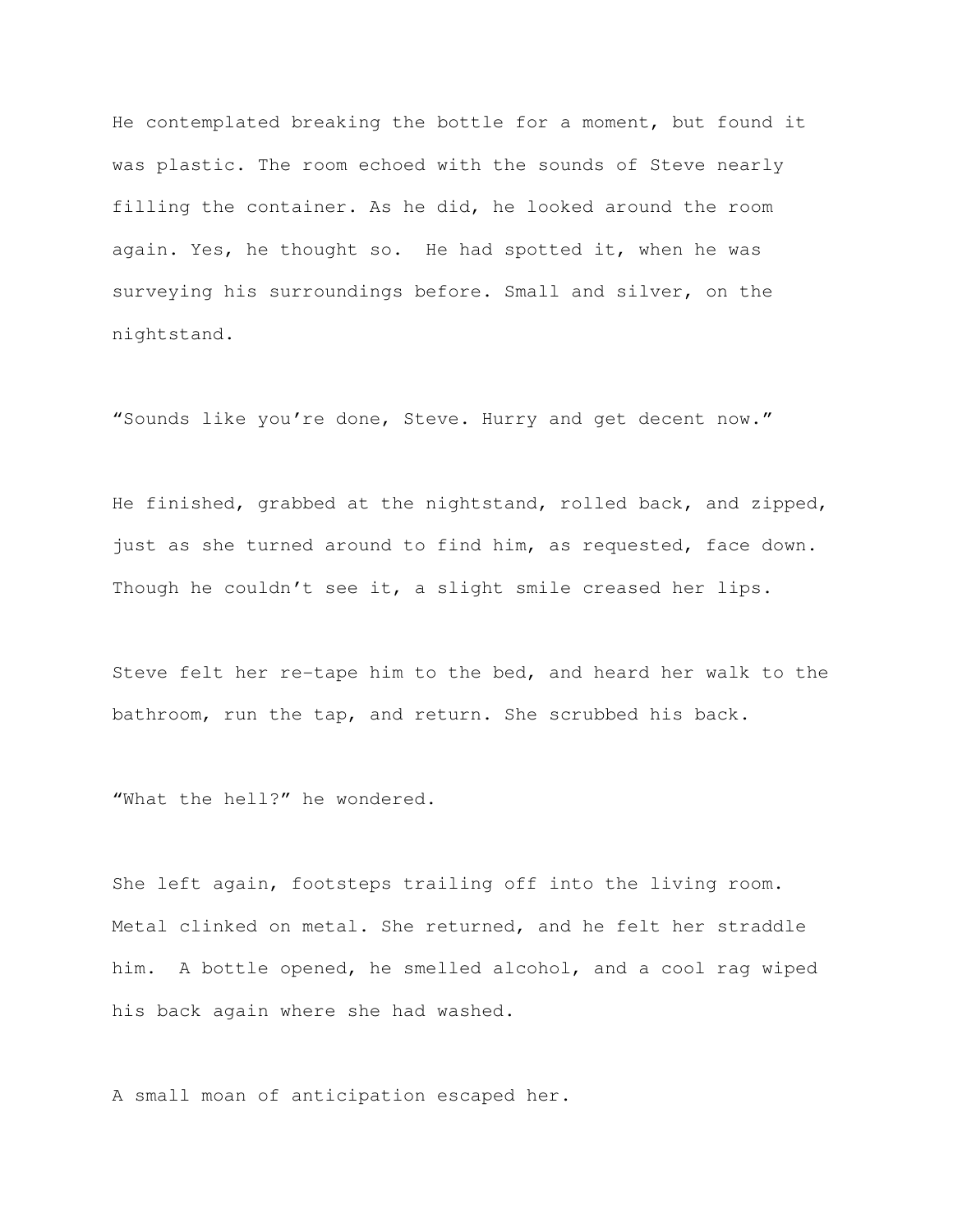"OK, Steve. Get ready. This might hurt a bit."

He felt a sharp stab of pain over his right shoulder blade and twitched. Then another.

"Why are you torturing me?" he bleated into the pillowcase.

"I'm not, Steve. I'm improving you," and that was all that she'd say for a while.

For most of an hour, she inflicted on him the same pain. He felt it move all across his upper back, accompanied by the sound of a small motor. Periodically, she'd stop to wipe up some blood. It hurt, but it was tolerable. Maybe not torture after all. Certainly not, compared to wondering what she was going to do with him eventually.

He gritted his teeth the whole time, and clenched his fists, especially the right one, which was wrapped around the salvation that he'd grabbed from the nightstand when she'd freed him for a moment and turned her back. He clung to a thread of hope that he might use it.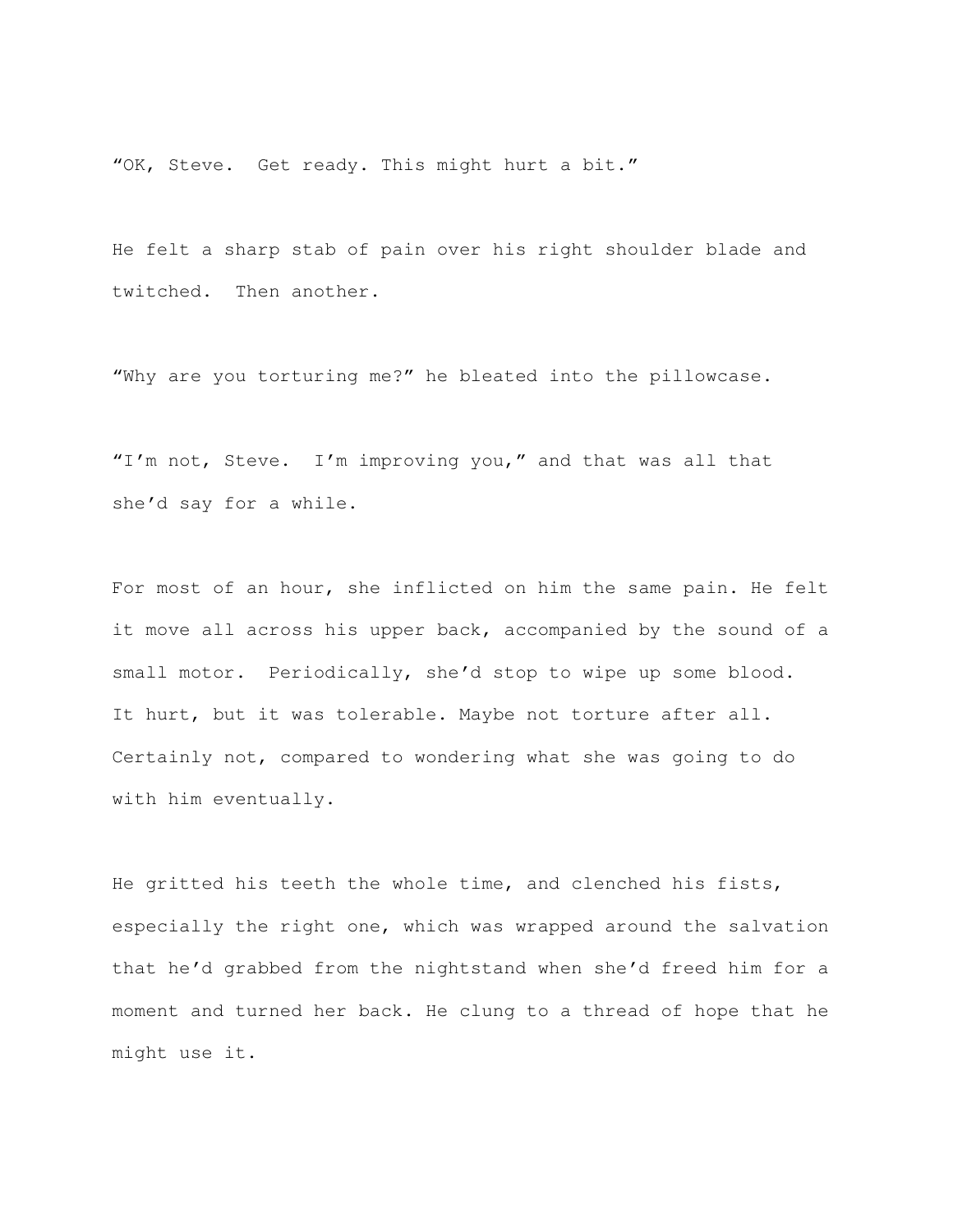Finally, she stopped. The sharpness of the pain subsided, followed by a dull throb.

"There," she said. Now we'll match." He heard the metal clinking again, and her footsteps retreating once more. He breathed, slowly. Was she done, or was this only the first step in an escalating parade of torment? Maybe she'd started small, enjoying herself on the close-up work astride his back, and eventually ramping up the pain until it would be unbearable. Who knew what new instruments she'd gone to fetch from the other room?

As if on cue, he heard the start of the small motor again, though this time she didn't come back into the bedroom. It droned for a while, maybe another hour, and he debated trying to start his escape. In the end, he decided against it. She had to stop sometime. Had to sleep. Then he'd work on it. He just closed his hand tighter.

Eventually, the motor stopped. He heard the sounds of packing up, of paper ripping, and her approaching footsteps again.

He twisted his head around and saw her standing in the door. He noticed a fresh white bandage on her left bicep.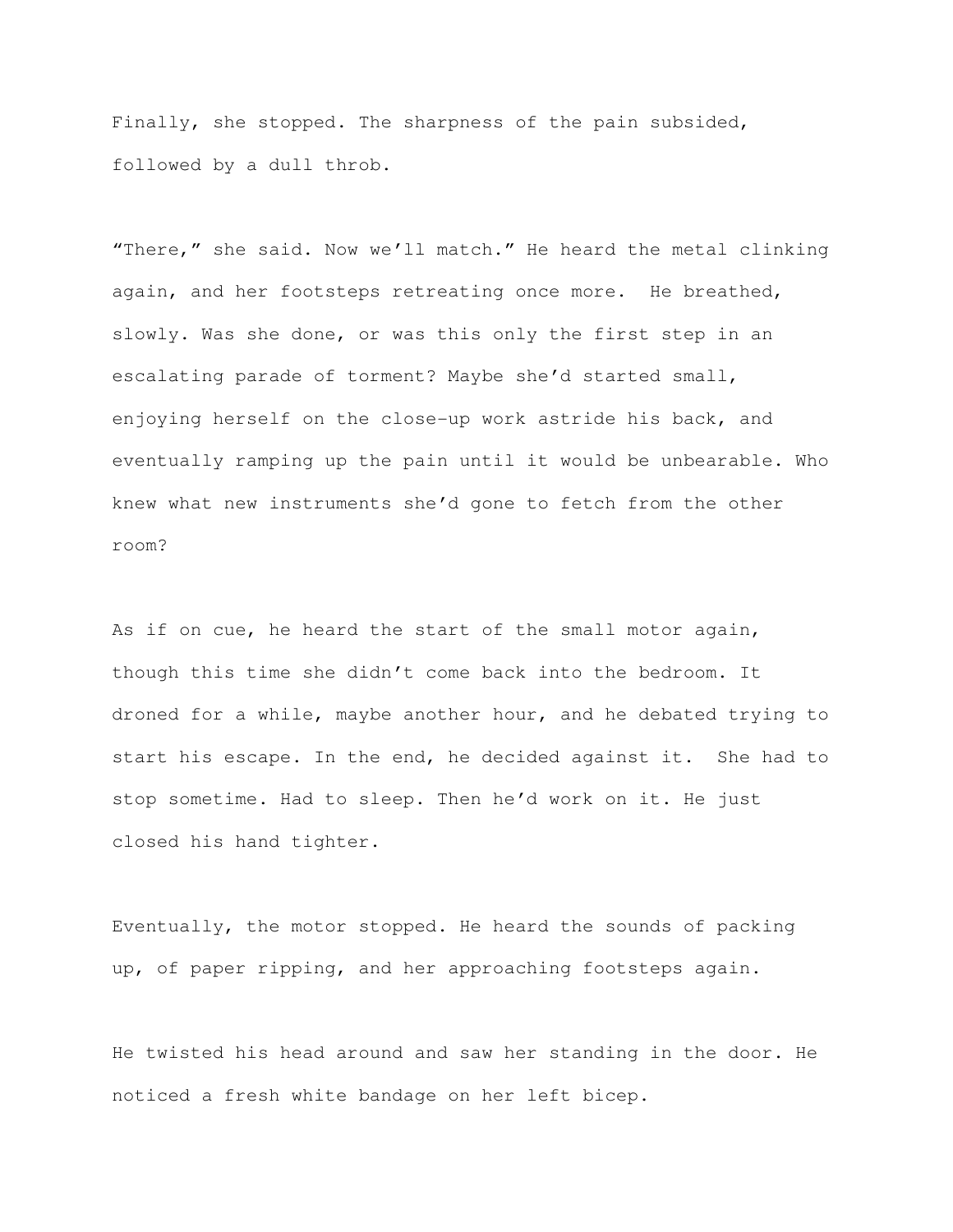"I've got to go now Steve. Be a good boy," and with that she spun away. Once more he listened to her steps, and the door to the foyer snapped closed. Distantly, a bell chime sounded for the elevator, and then it was almost silent – only the low thrum of the room's air conditioner continued.

He waited, and decided to count to 1000, giving her time to come back. He got to 300, decided he couldn't wait any longer, and slowly uncurled his fist. A few drops of blood dripped onto the pillows. He almost dropped the little nail clippers in the process, but managed to hold on.

He turned them in his hand, and applied the sharp edge to the duct tape. After an agonizingly long time worrying through the edge of his bindings, and several slips, he heard a small rip. In his excitement, he almost dropped the clippers again. They opened up, exposing the nail file section. He began to saw, and after a while was rewarded with another ripping sound. He twisted, but the tape wouldn't give. Exhausted, and disappointed, he slumped. He gathered his breath, trying again, working it back and forth, back and forth, and with a sudden tear, he managed to free one hand. After that, the second one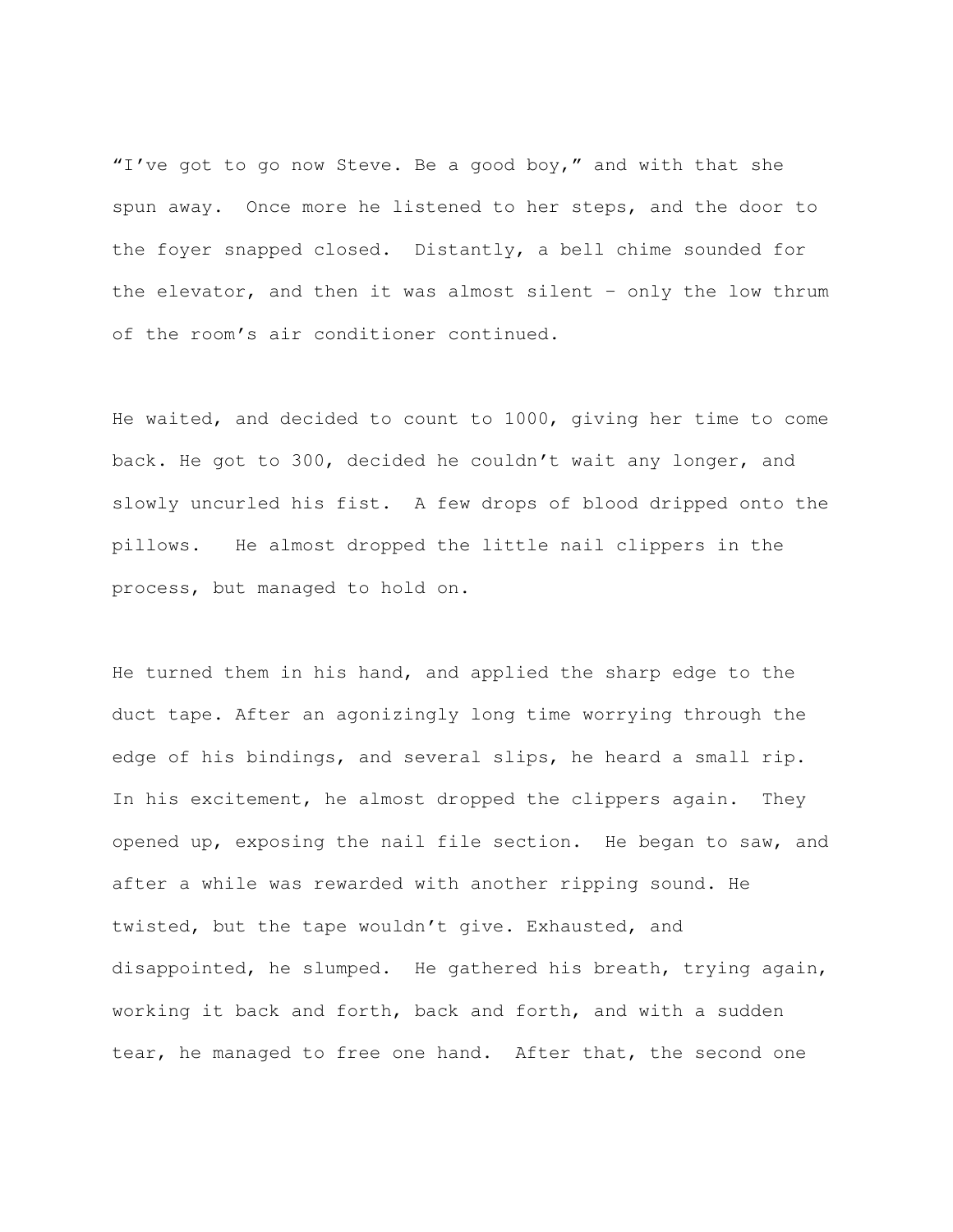was easy. He got up, sweating, shook his cramped right hand, and limped around on his legs to get the sleep out.

He stepped into the washroom, and stood staring at himself in the mirror. He looked a wreck. Bloody mat of hair. Swollen eye and lip. Bruise on one cheek.

He tried turning around to see what she'd done to his back, but couldn't make it out. Just saw a patch of blood.

Deciding he'd better get out of there before his luck changed, he walked back into the bedroom, and started toward the door. He hesitated when he saw the computer. Her computer, with a screensaver of the Maple Avenue Bridge on it.

He decided that he had to look. Typed a little, and found he needed a password. He realized what a shot in the dark that would be, with someone whose name he didn't even know.

What had he observed about her? Nothing, practically. She knew his name, his family history, his hobbies. He knew that she looked good, had a supply of duct tape, and…what?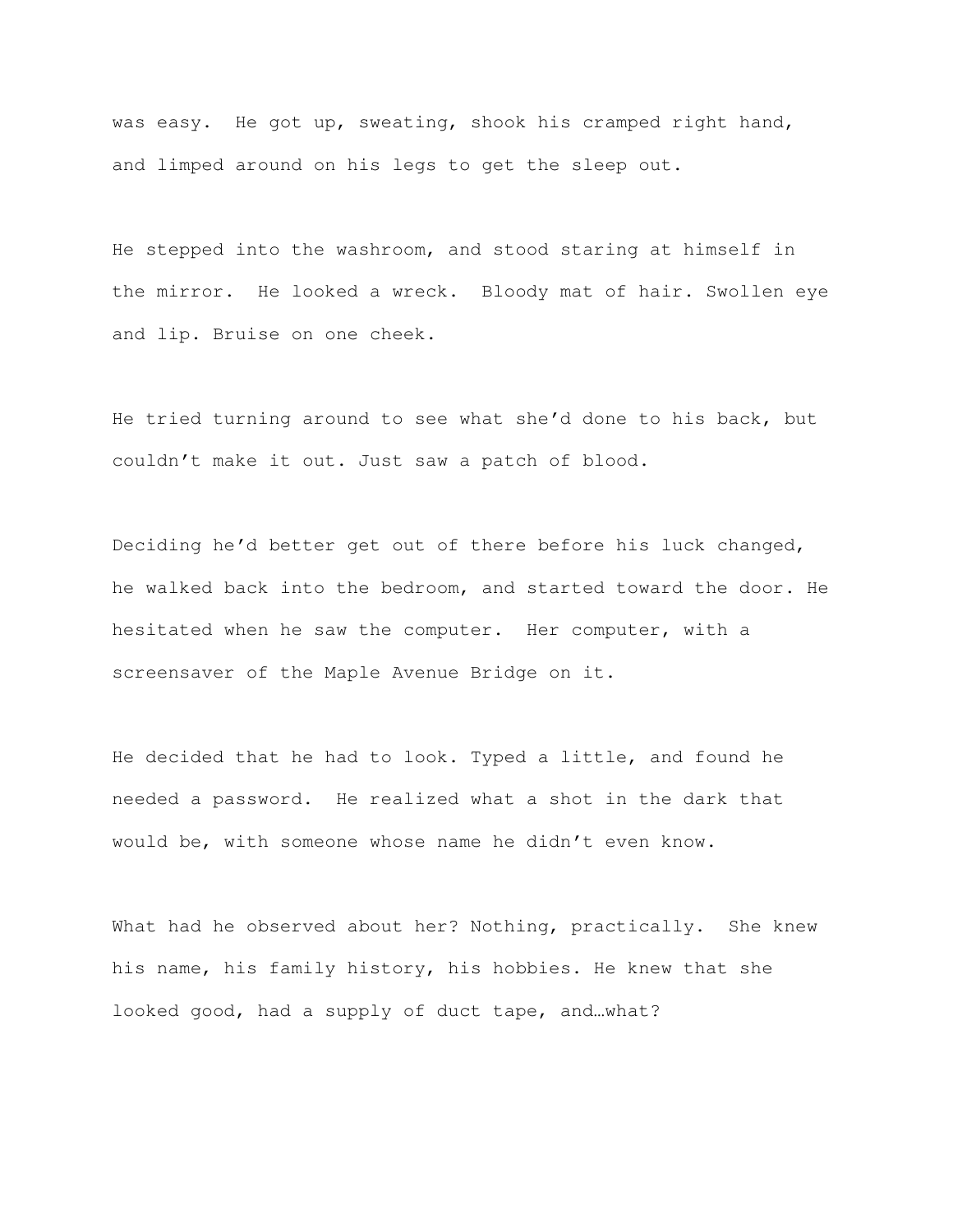Then he remembered the tattoo he'd seen. Husband's name? Boyfriend? Brother? Son?

He typed M-I-K-E.

No luck.

M-I-C-H-A-E-L.

Nothing.

 $M-I-K-E-Y$ .

Still no dice.

He typed the date he remembered under the tattoo, both backwards and forwards. Still nothing. He was going to have to go soon. He didn't want to be caught here. Had to get out.

Thought. A password is something that you think about every day. Something you obsess over.

He tried the name of the hotel. No.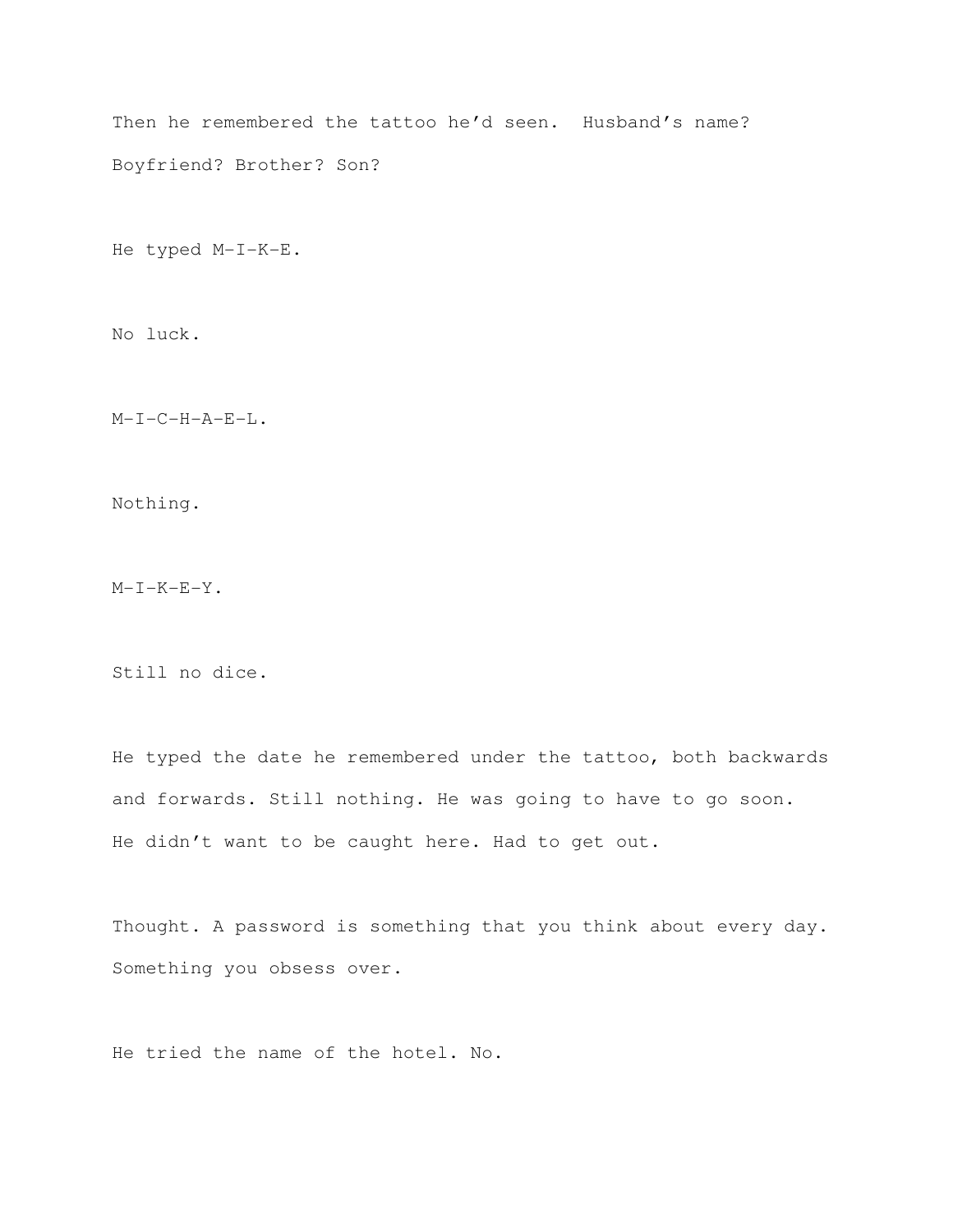He'd decided to give up and leave, but just as he was walking out, thought of one last try. Couldn't be. That would be too scary. But he'd heard it twenty times today.

Tried S-T-E-V-E.

He couldn't imagine why, but he was in.

He was excited now. Might finally have found something on her. A crack in the armor.

Started with her e-mail. Scanned the new messages.

The first was from the hotel chain. "Dear Miss Doe…" A survey.

The second one though was interesting. From the Columbus Dispatch on-line librarian. Subject line: "TRAGIC FIRE KILLS EIGHT" Unusual the story should use the word that she'd made fun of earlier.

Curious, he opened it.

"National Press Dispatch. – Sunday. Fire swept through a three story apartment complex here in downtown Columbus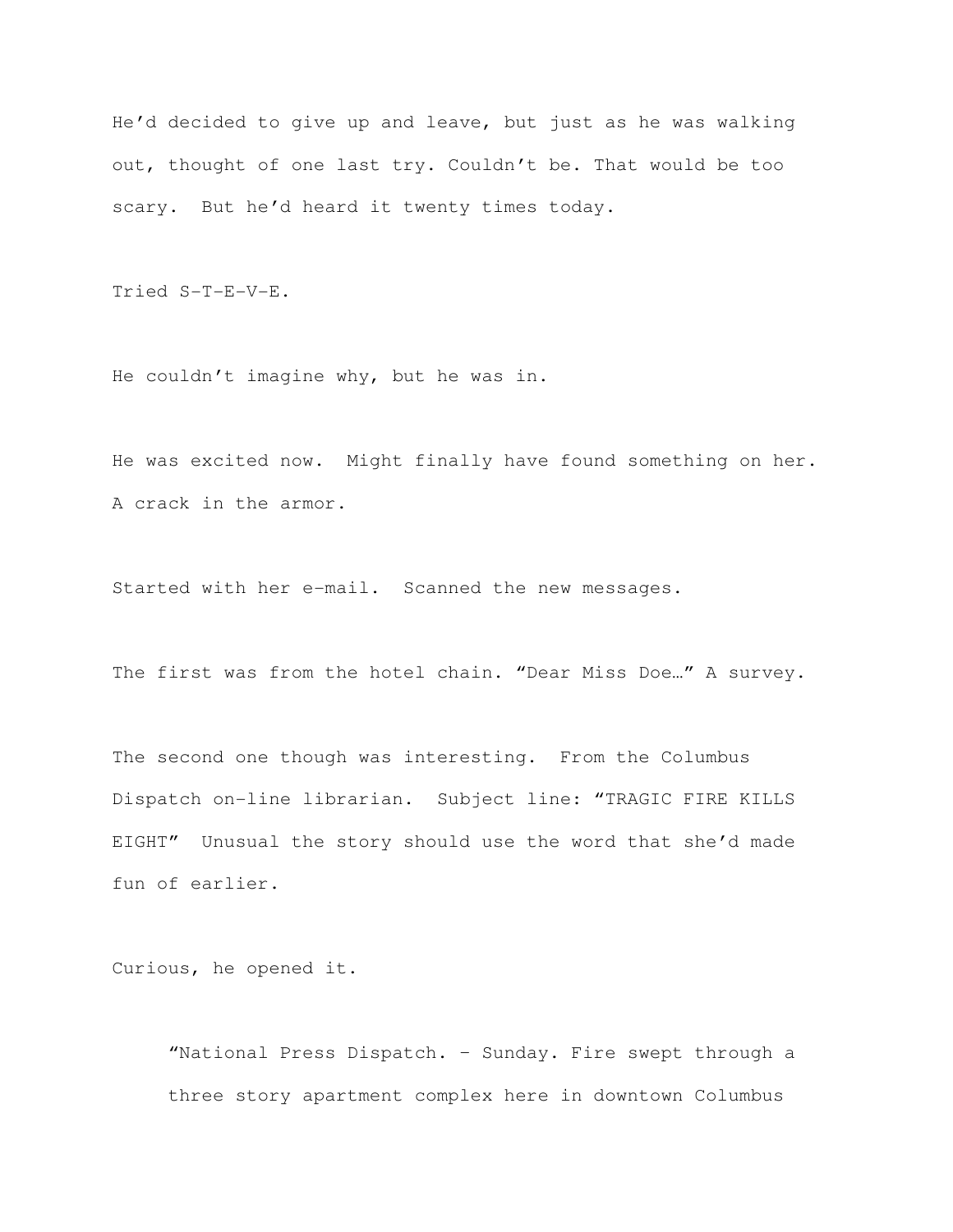Saturday night, killing an elderly couple, a family of five, and a bystander, who apparently ran into the burning building in a daring rescue attempt. The cause of the fire is still under investigation.

Sadly, Mr. and Mrs. Horace Briggs, 74 and 72, were pronounced dead at the scene, as were the Cruz family, Peter, 29, Teresa, 27, and three unnamed younger children. The circumstances surrounding Michael Rasmusen, the bystander, were particularly ironic however.

Three years ago, Rasmusen's mother and several others died in a blaze at a nursing home. Not knowing that she was still inside, Rasmusen stood watching the fire consume the building.

Could it have been his sense of loss and guilt that drove him into the flames last night? We'll never know, but at least he made a valiant attempt."

Michael Rasmusen? MIKE, a name he'd seen surrounded by flames on bronze skin?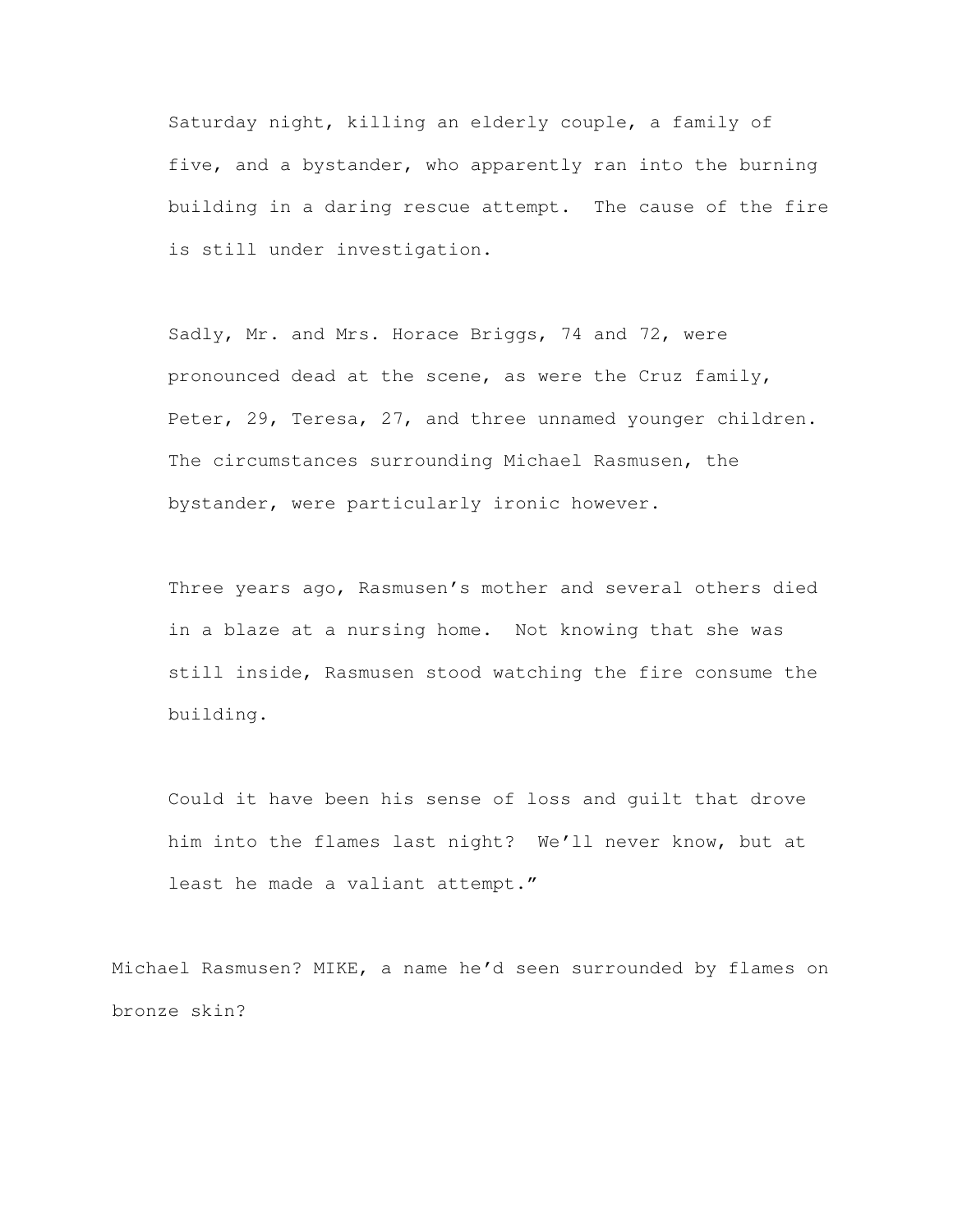He looked at the date on the story. One day after the one on her tattoo! She'd memorialized the day that Mike had died.

So there was some connection. He had to have been close. So close that his death had pushed her over the edge, and into torturing strange men? Who was this person?

He looked down at one more e-mail, and his heart shuddered.

"Sent today. 9:02AM. From BigJosh17."

"Dear Diane: I think it is great that you and the other people at the office want to surprise my Dad with a picnic on my birthday. I will meet you at 3:00 as planned."

Josh? His Josh? How? What could she possibly want with him? To hit him over the head with a Spanish-style lamp, and to stab him in the back for an hour with who-knows what?

They were going to meet? He had to find out where. He scrolled through the other e-mails. There were very few. A confirmation for a car rental, under 'Diane Doe.' Another survey. A coupon.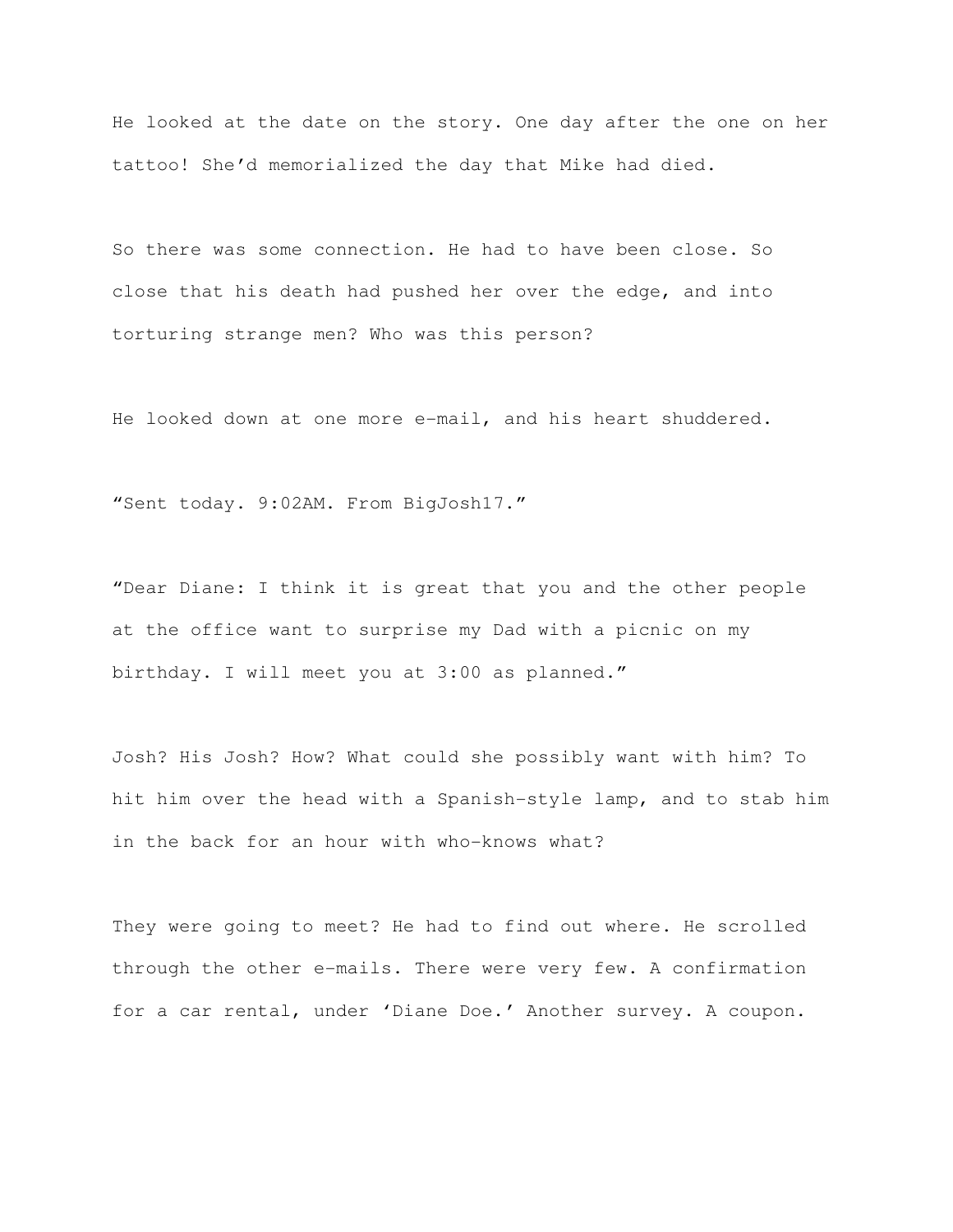He toggled to 'Sent Messages.' Only one. "Josh. 3:00. Hotel lobby. See you there. Diane."

He looked at the clock in the lower right corner of the computer screen. 3:15. He raced out of the hotel room door, ran to the elevator and punched the button. Waited two seconds, got impatient, and tried the stairwell door. Couldn't get it open at first. Heard the elevator arrive and ran back. Jabbed at the ground floor button, and waited for what seemed like forever for the door to close.

A young couple looked to get in at the fifth floor, but changed their mind when they saw him. He caught another glimpse of himself. No wonder. Disheveled, bruised, shirtless, barefoot, blood dripping down his head and back, and now, a frantic look in his eyes.

Finally, "Ding!" and he burst into the lobby. Looked around. A man in a business suit halted as he came through the door. The desk clerk looked up, shook his head in disgust, and ducked into the backroom.

He saw the bellman, the acne-faced kid who'd winked at him the night before as he got into the elevator. Scrambled toward him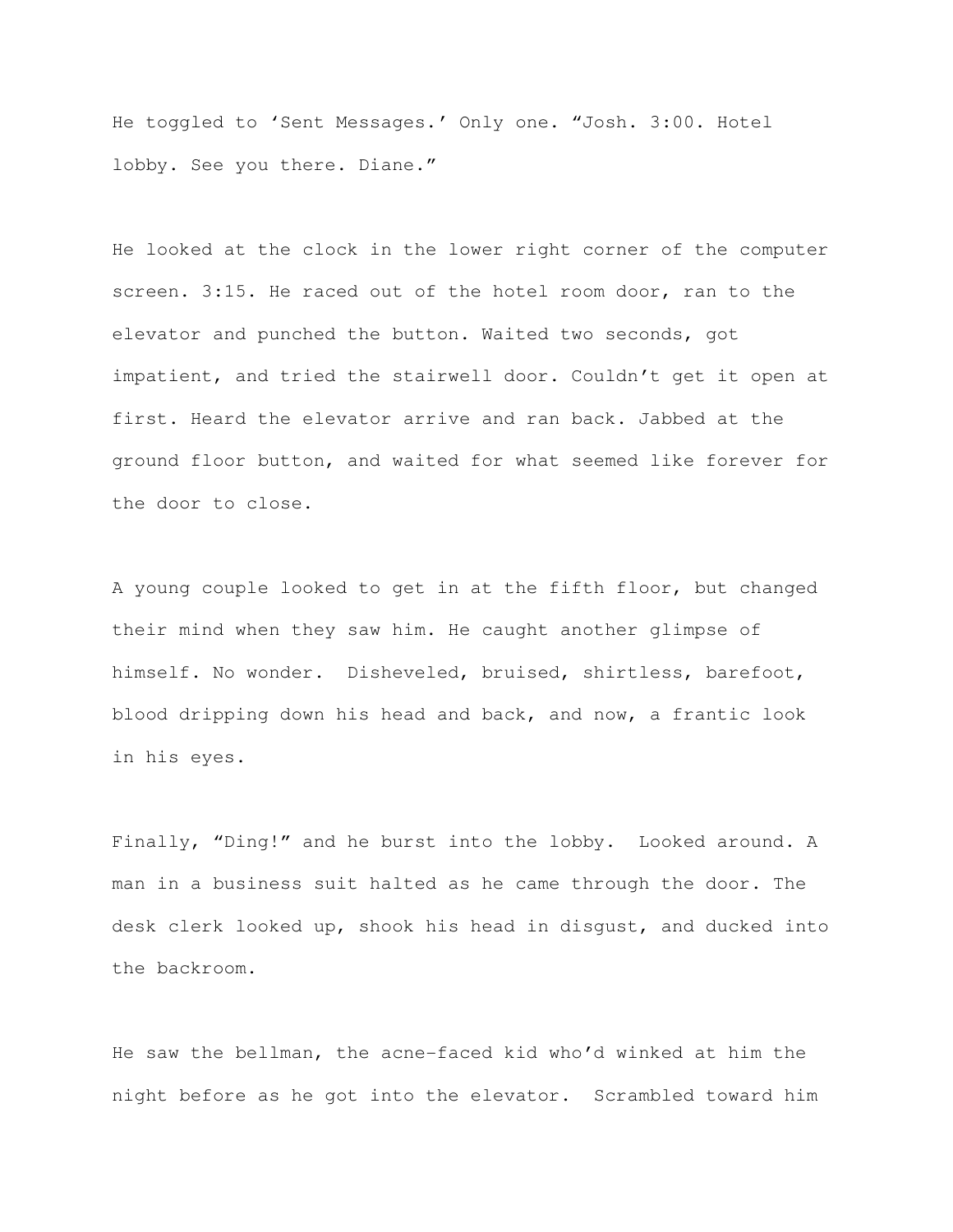as the desk manager emerged from the back with a burly security guard.

"Have you seen a woman and a boy?"

The bellman stared.

"Lots of women and boys staying here sir," he managed to gulp.

"The boy's sixteen, no, seventeen. The woman's older, blond, tan, very pretty."

The guard was closing the distance quickly. The bellman's face lit up.

"Oh! Not pretty. Gorgeous! The one you went up to the penthouse with last night."

The guard was almost there. The desk manager began "Sir, I'm afraid…"

Steve persisted with the bellman, ignoring the desk clerk.

"Where? Where are they? Where did they go?"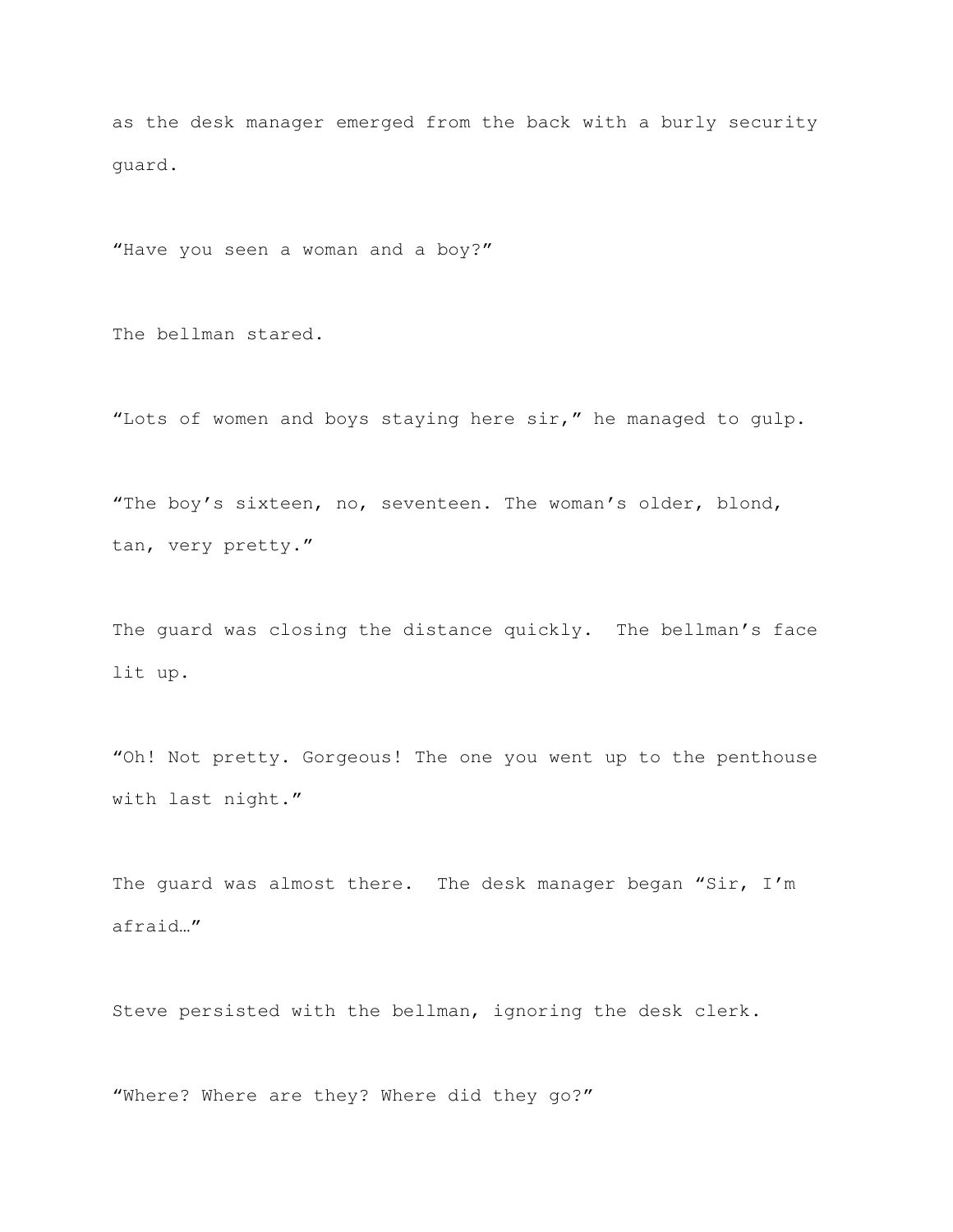"Sir. I'm sorry," and the guard grabbed at his wrist.

"Out the front door sir. She had a big limo. A stretch."

Steve's head sagged. Could be anywhere.

"But I did hear her say something about the park. Couple of them in town, but…"

Before he could finish, Steve had wrenched free of the guard, leaving him grappling air, and fled through the front door.

"Water's Edge Park," he yelled. "Maple Avenue Bridge. Send the police."

Couple of parks indeed. There was only one that she could have taken him to.

Steve zigged across the street, dodging a Toyota pick-up and a couple of bike riders. He sped past the IGA, through a backyard which housed a yelping poodle, down an embankment, and picked up the jogging trail that ran along the river.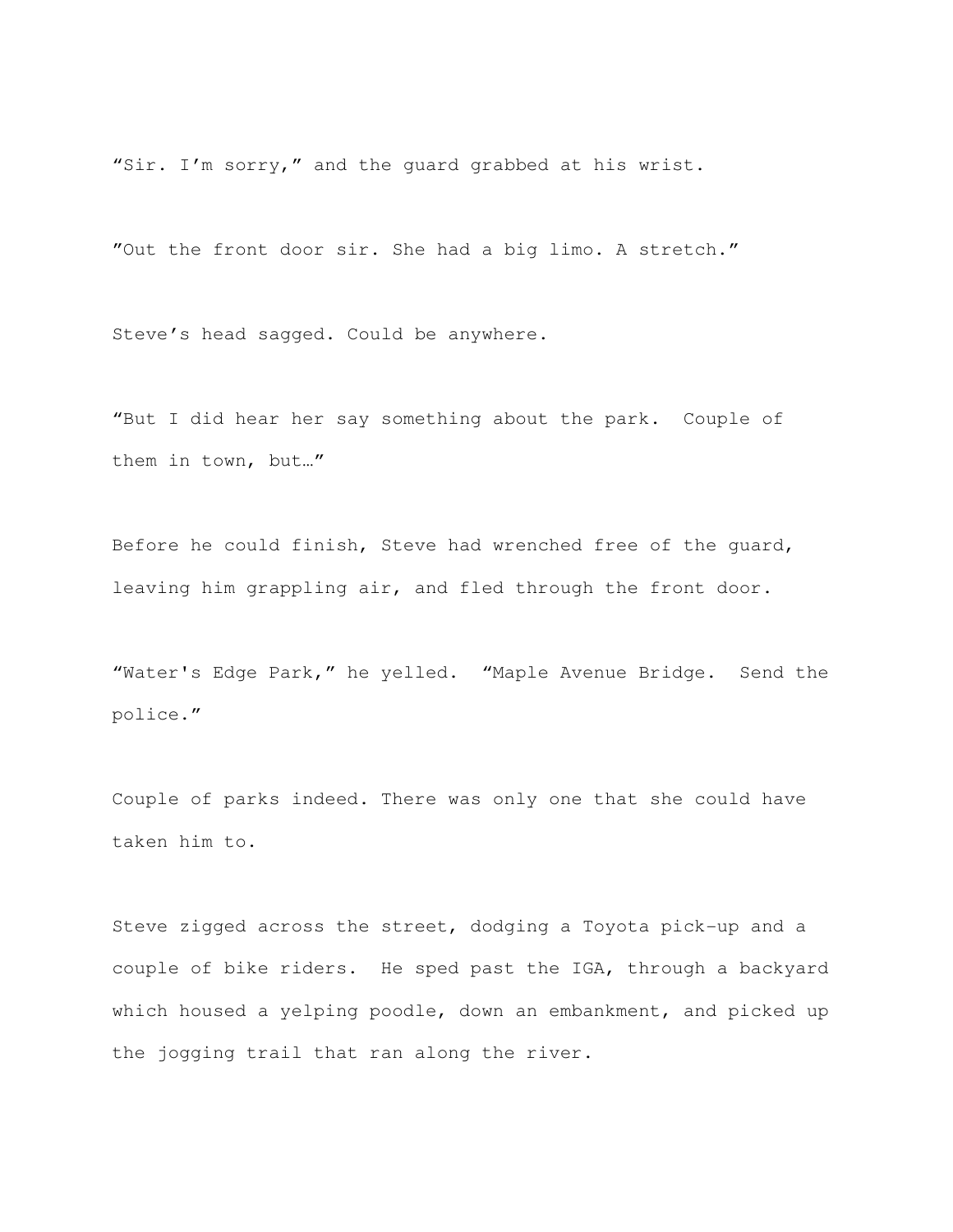Knew where he was now. Just over two miles. Could cover that in twelve or thirteen minutes. Wearing shoes.

He got there in less. Saw the limo standing by the old sycamore at the edge of the park. Ran to it. Flung open the back door. Empty.

Looked around. Nothing. Ran to the other side of the limo, and spied Josh's new Nikes and a pair of Champion athletic socks in the dust.

Looked up, up at the bridge, and saw long blond hair, a tan body, a body that the night before had been the most beautiful that he'd ever seen. Next to her, he spotted Josh's tousled head, his hands behind him, wrapped in duct tape.

He knew what she wanted now, and knew that he had no choice but to play it out. He began to climb.

She waited. Patiently. Smiling. Even from here, he could see her eyes dancing.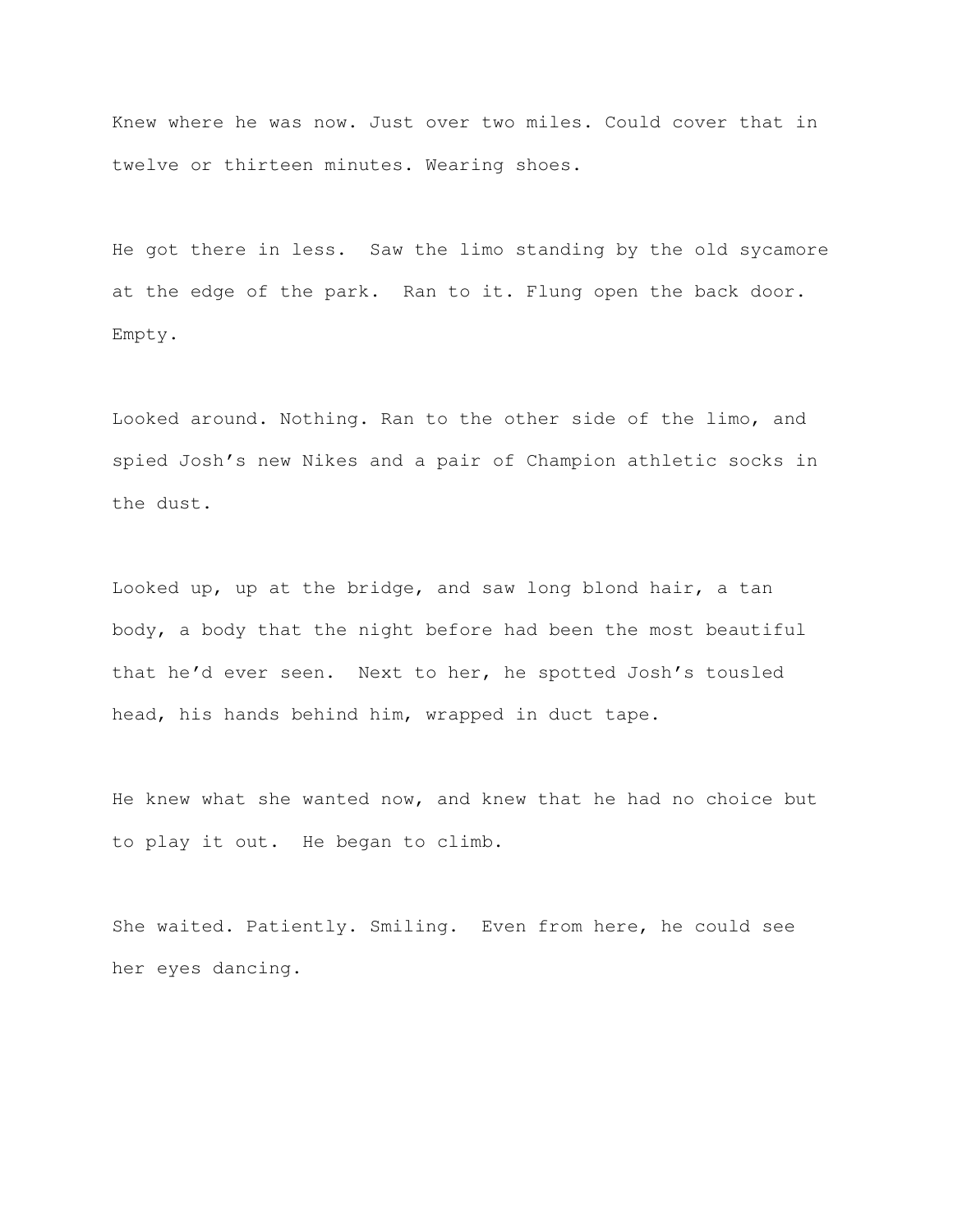A rivet pulled at the torn skin on his right hand where the nail file had cut him, and he almost pulled back in pain, but he had bigger things on his mind. Made his way up the trellis.

It was eerie how the memories came flooding back, which was what she wanted of course. To see him suffer through it again.

He pictured Charlie, a prince standing atop the bridge, surveying land and sky, screaming like Tarzan, and …, and jumping. Not coming up.

His shoelace getting snagged. His own jump. The search for the body, over and over in the murky water. Finally, a strong, firm hand pulling him out, telling him it was over.

Well, this one wasn't over, and he wasn't about to lose his only other son. He climbed.

He got to within what on the ground would have been two long strides, and she stopped him. Softly, but surely.

"Steve. Good to see you again. I thought that you'd never get here. Found the nail clippers, I guess. By the way you're dripping with sweat, it looks like your race times would still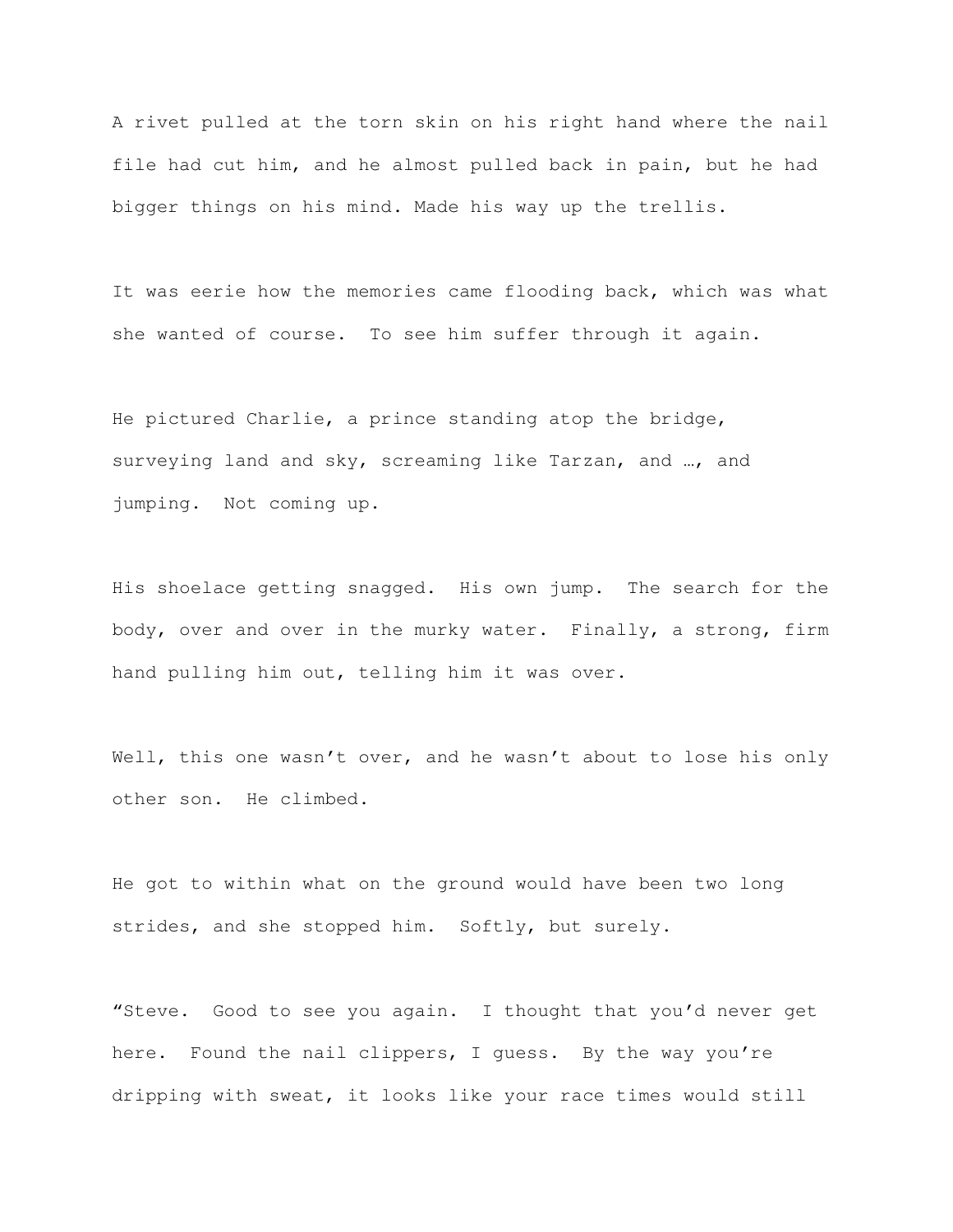hold up too. I wondered if I might have to come get you, but you did well Steve. You did well."

So, she'd left a way out for him. Made him work. Was still making him work.

"Stop it. What do you want?"

"We've already been through this, Steve. I want to find someone who will tell the truth." She grinned.

"What's your biggest fear, Steve? Heights, or water?"

"I told you once. It's not either of those."

She tsked at him.

"Steve. I thought you would have figured it out by now. There's only one way to get out of this. You have to tell the truth. Mike didn't. Mike burned."

Steve thought. Diane, or whatever her name was, waited. He debated lunging at her. Looked at Josh's wondering face and decided against it. Studied her. Calculated.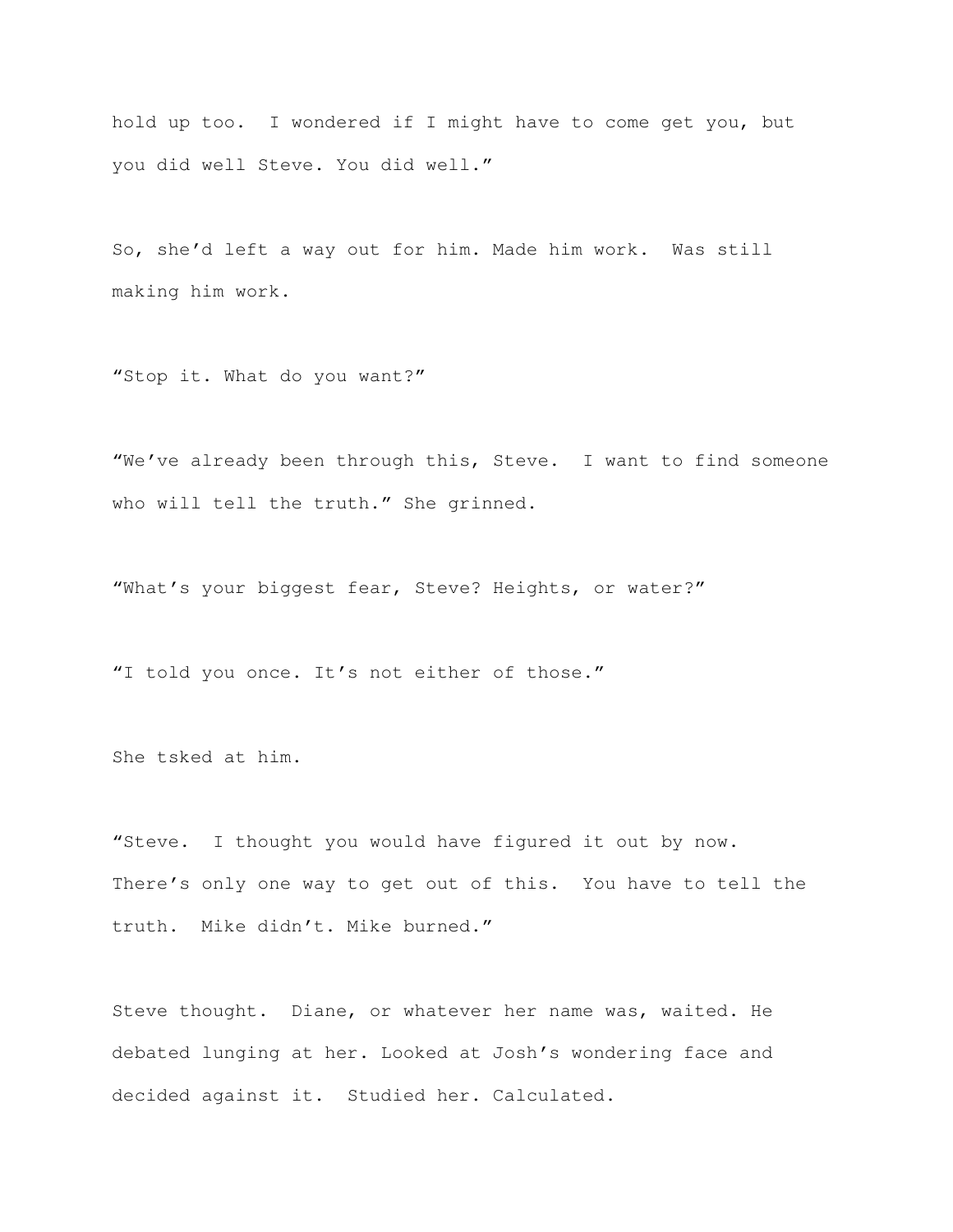"OK. The truth. But first, who was Mike?"

"Fair enough. Then the truth? Deal?"

He nodded.

"Mike. Mike was a coward. A coward I found in the paper and learned about like I did with you. Had a chance to save his mother. Didn't. Had a chance to save an elderly couple and a family of five when I left him in their burning apartment building. Didn't. Then, in the end, he's treated as a hero. But he wasn't. Just a scared, shivering boy in man's clothes."

"A coward like so many of us. We're all afraid of something, Steve, right?"

She didn't wait for his agreement.

"Afraid of looking for a new job when the one we're in stinks. Afraid of staying in one place long enough for somebody to figure out your story."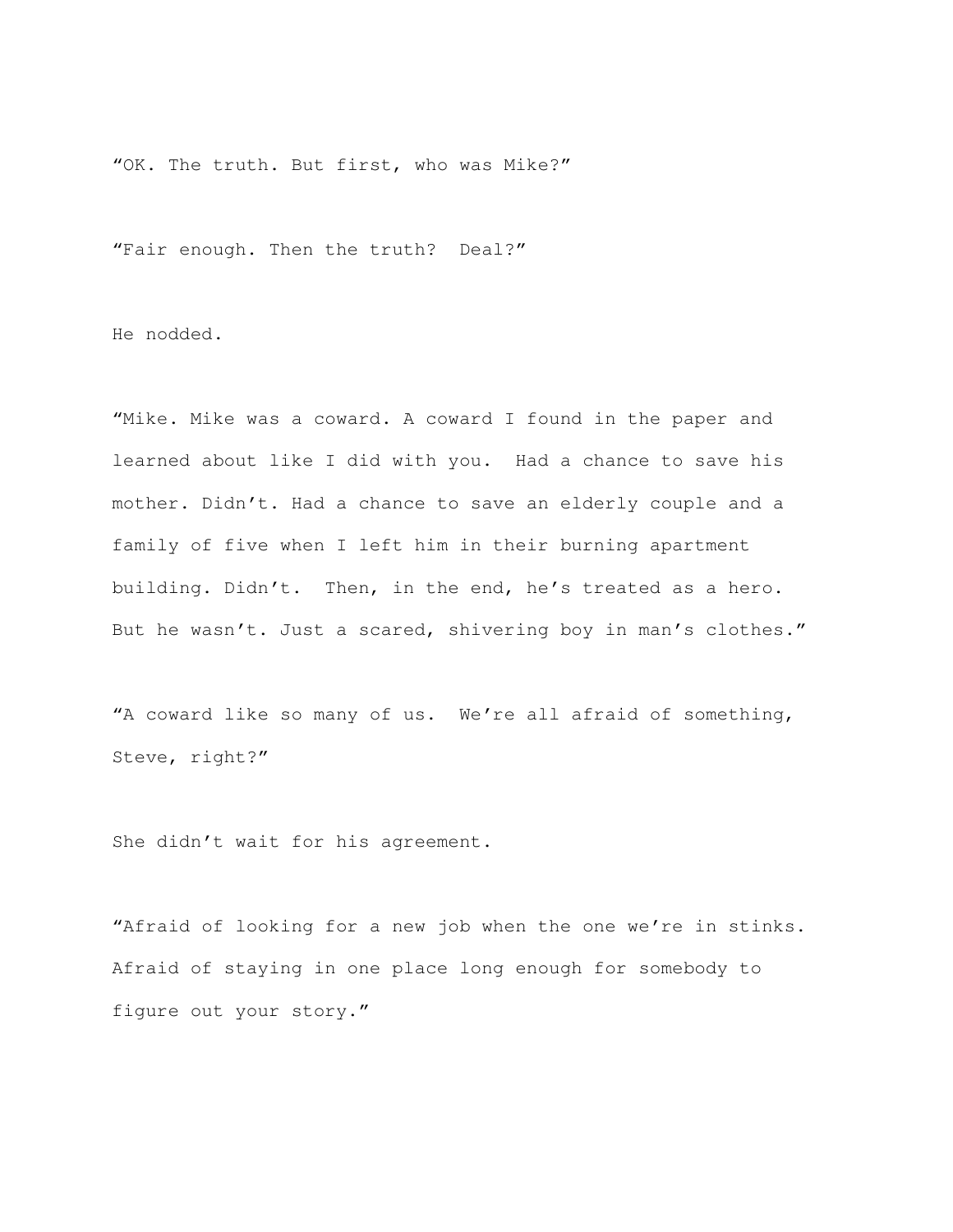"I already told you one story about being afraid, Steve. Let me tell you another one. One that means a lot to me."

It's about a little girl, only five years old. Nice family. Really sweet. Nobody fights. Only one problem in this family. One problem. That's Uncle Jack."

"Cause you know what Uncle Jack does, Steve? He abuses this innocent little five year old girl. Abuses her just about every time he sees her until she starts to grow up."

"And that's not the worst part. There are some nasty folks out there, Steve. On every block, in just about every house, there's some kind of a secret. This one was just a little darker and nastier than most. But it wasn't the worst part."

"The worst part was that this little girl's father, Uncle Jack's brother, found out what he was doing. He knew, Steve. He knew, but he didn't have enough guts to step in, or even just to call the cops."

"You see, Steve, he was afraid. So afraid that he let it go on for years. So afraid that when she got a little older, and finally confronted him about it, that he wouldn't admit it. So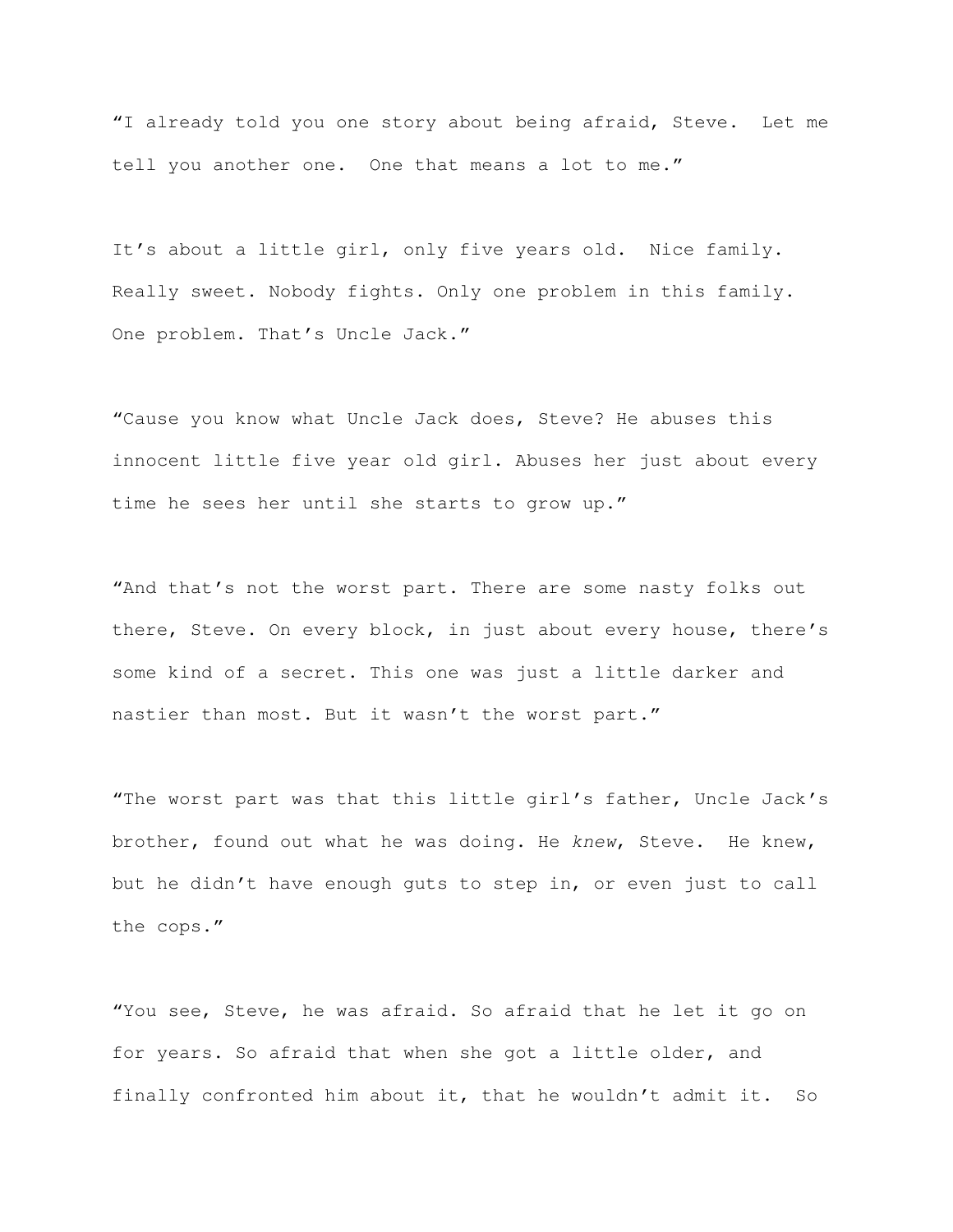afraid that even when she ended his whimpering lies forever, he still would not take responsibility."

"We're all afraid, Steve. But what we're most afraid of is admitting that we're afraid – of seeing ourselves in our own light as we really are."

She stood tall and righteous, glowing in the sun.

"So, what is it, Steve. Truth now. Keep your promise. Heights, or water?"

"It's not heights. It's not water."

She screamed in frustration. Her eyes turned to black. She motioned to push Josh.

"Wait. Wait. I'll tell you."

She hesitated.

"I said I'd tell the truth, but it's not either one of those."

She paused. He heard sirens approaching in the distance.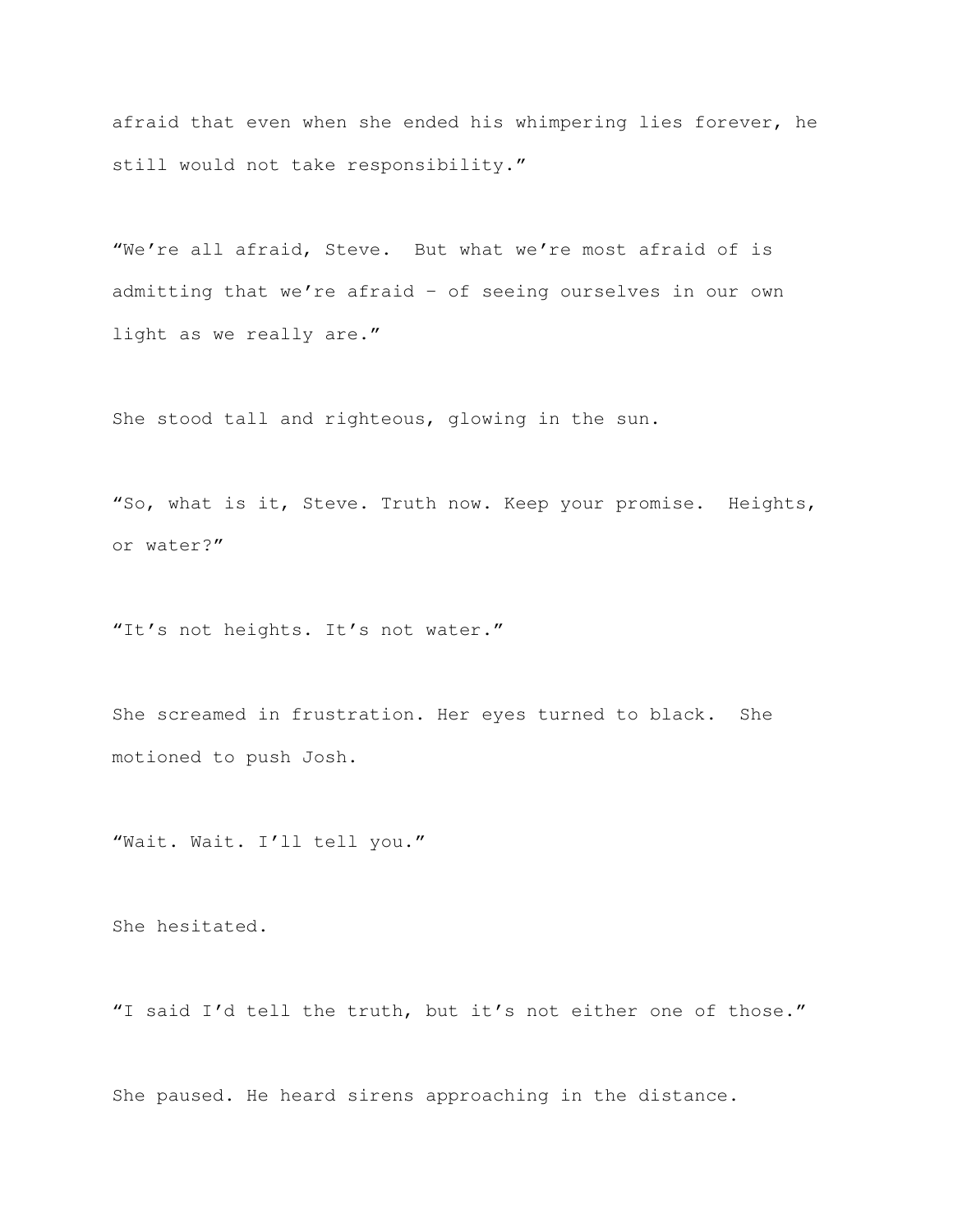"My biggest fear is…losing another son."

Her face contorted, wondering, working, absorbing, and finally formed a smile.

For a moment, life was still. Nothing happened. Just a freezeframe. Then Steve spoke.

"That's my biggest fear…losing a child."

He blinked away a tear.

"And I'm not going to lose Josh."

He jumped at her, grabbing, and came away with a handful of gauze. She teetered on the edge long enough for him to make out the fresh tattoo. Waves. STEVE, in block letters. Today's date.

Then, she fell. Fell with Josh. Steve reached, and fell with them, all three tumbling through the fading afternoon light.

They hit the water, and went under. He lost his bearings for a moment, wondering which way was up. Stilled himself, floated for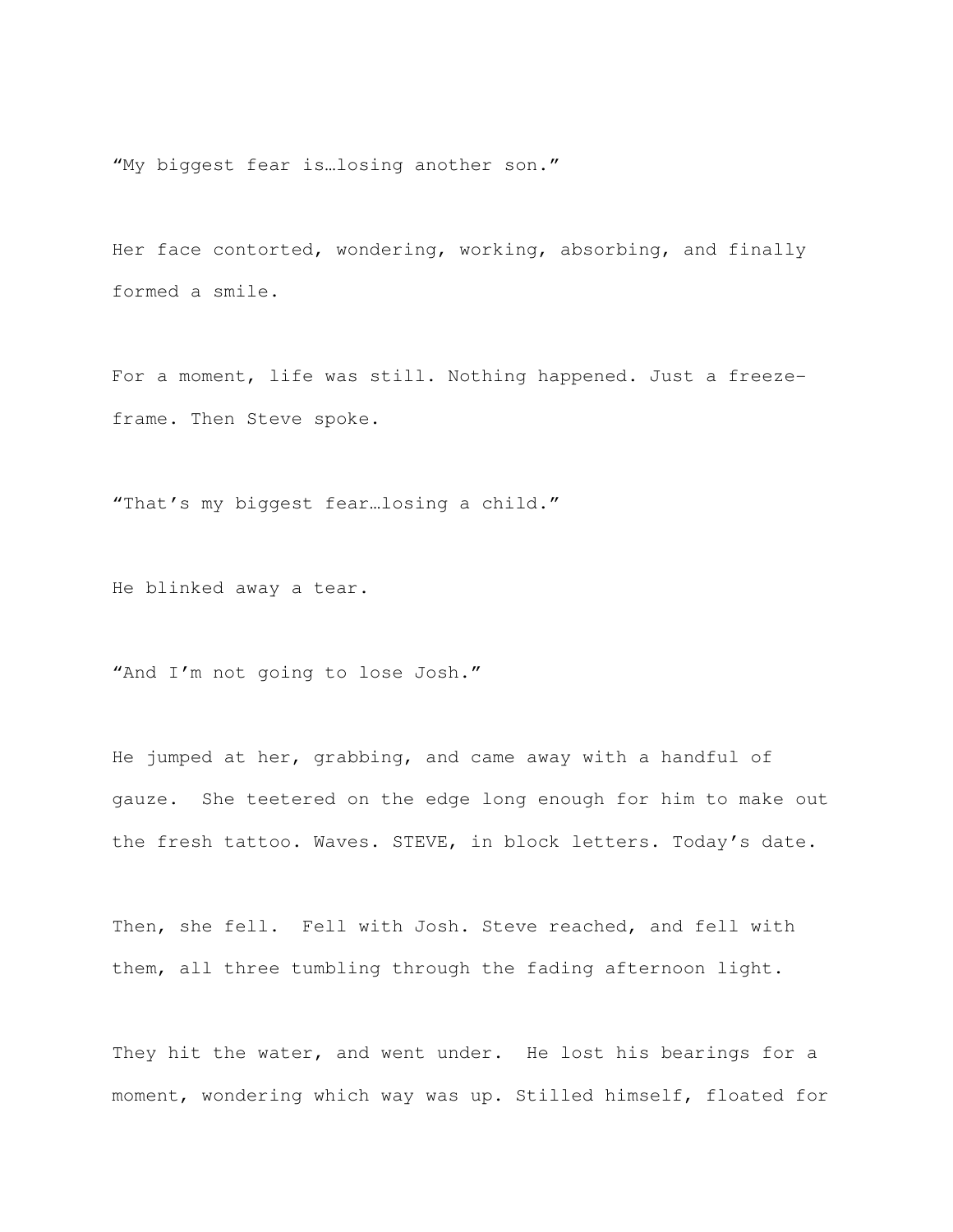a minute, got himself pointed upward, and kicked. He broke the surface only long enough for a quick breath, and to see Josh, hands tied, but dolphin-kicking toward the shore, when he heard a splash behind him.

"Guess it wasn't heights, Steve. Now let's see about water."

As he turned, she grabbed him in an iron hug, and dragged him toward the bottom. He began to thrash, but she was incredibly strong. He struggled to free himself, but the more he squirmed, the tighter she held, and he realized that his resistance was only wearing him out. It dawned on him that if he kept fighting, that she would get what she wanted.

He would die, here, where Charlie had, in the same water, under the same bridge. She'd have another newspaper clipping, a big, fat juicy story, with a headline in it that used the word "TRAGIC" for sure.

He had nearly resigned himself to his fate when a terrible thought popped into his mind. She might not just stop with him. He pictured her dropping his lifeless body and pushing up for air. Grinning as she shook the water from her hair and swam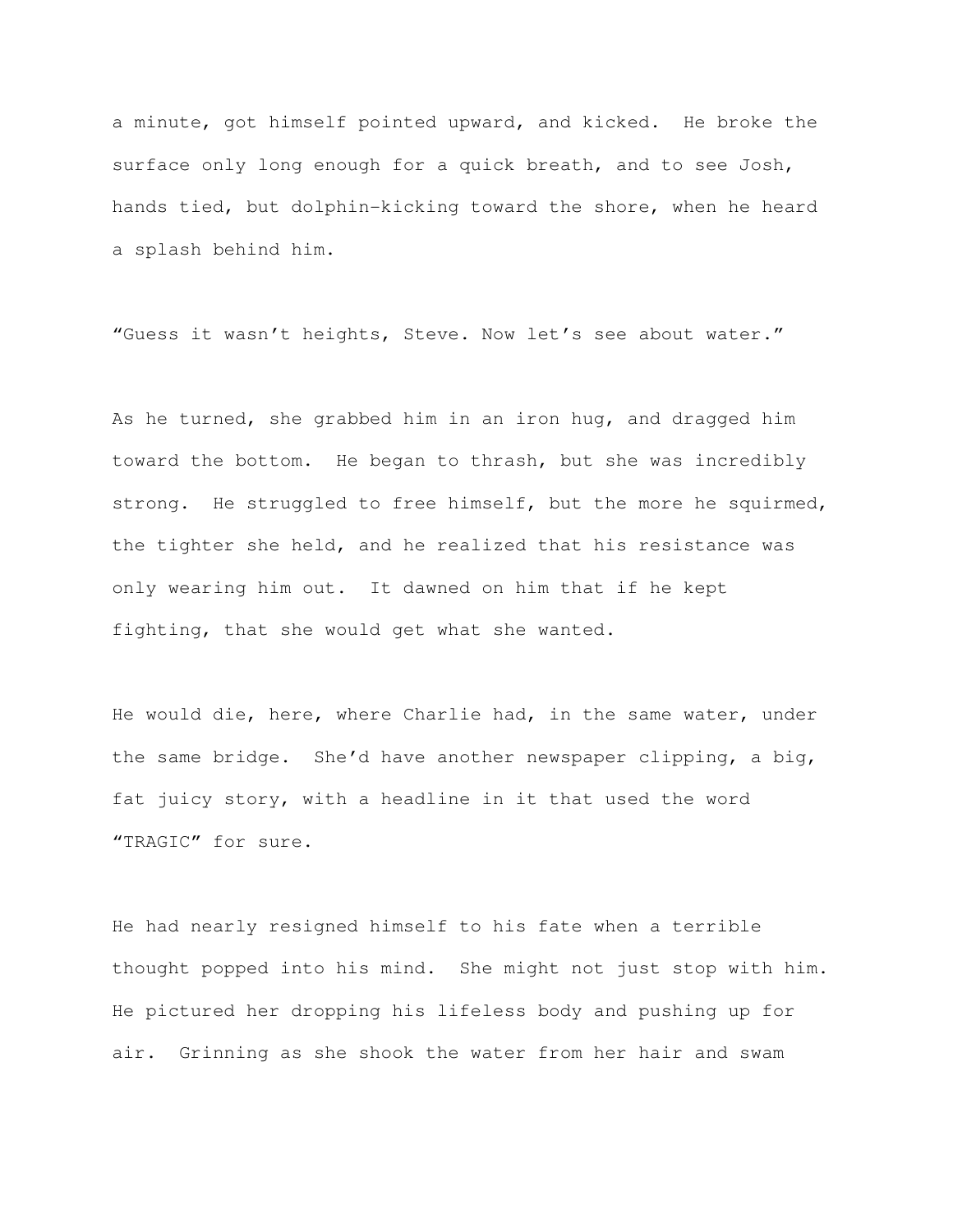toward Josh on the shore, his hands still tied. Laughing as she finished him and made the story complete.

He had to find a way out.

Hard as it was, he calmed himself again, like a light turned on in a dark room, thought of something that might work.

He made himself completely quiet, and conserved all of his energy. His chest was screaming at him for air, but he pushed it out of his mind. This would only work if she believed it.

He held his composure for maybe fifteen or twenty seconds, and then twitched. When he did, she squeezed. Her grip was incredible. But her will had to be even stronger, to stay down here for this long. What could drive someone so completely?

He did it again – twenty seconds, twitch, squeeze. And a third time – count, twitch squeeze, and he noticed that her grip was weakening. Finally, he stopped moving completely, counted longer this time,…28,…29 waited, waited, …59, …60 felt the pain searing in his lungs, waited,…73,…74 and at last she let go altogether. He waited a few more seconds to be sure he was free, and finally kicked toward the surface again.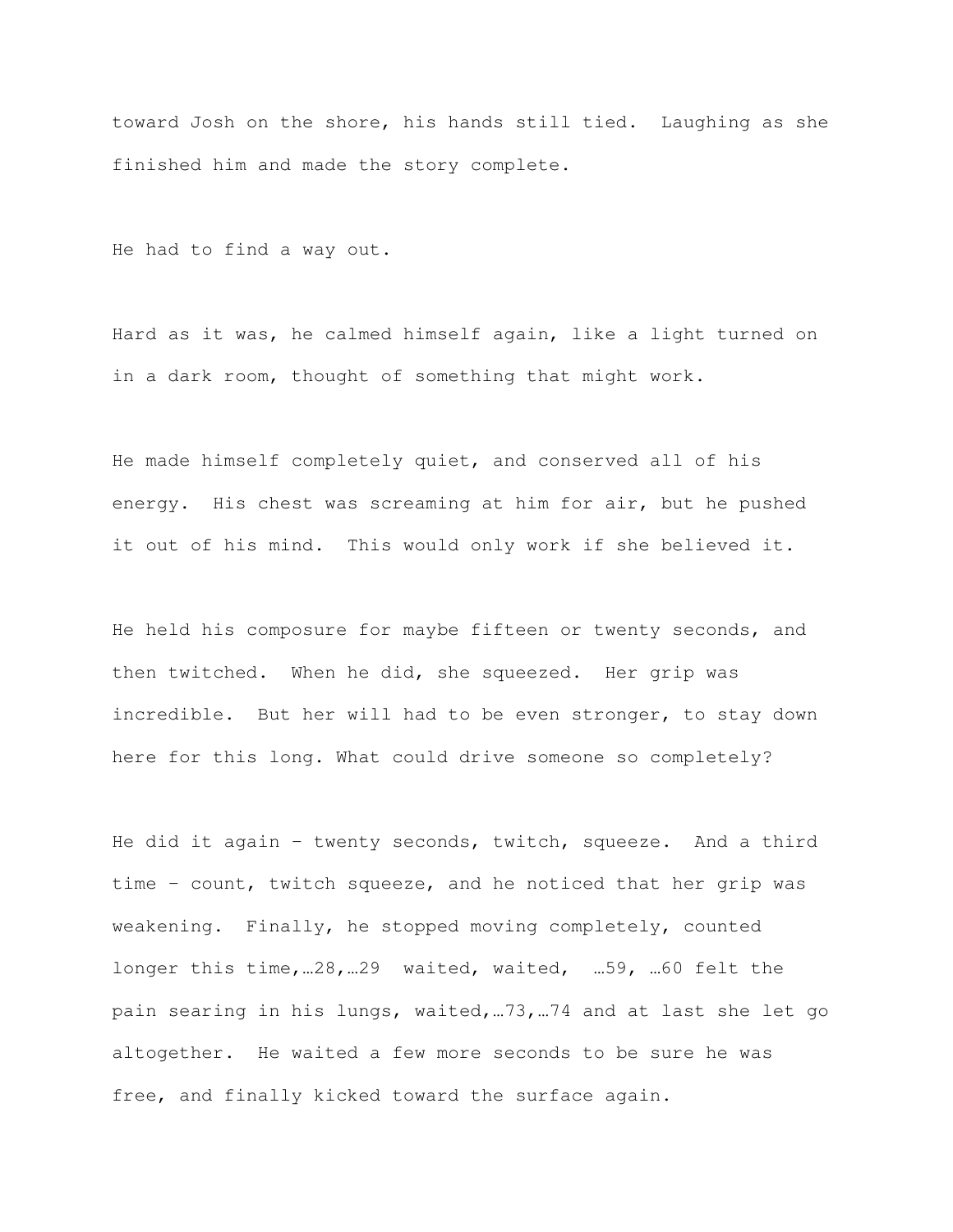It seemed forever that he climbed. He was sure that at any second she would grab him, and that if she did, he could not survive. He had to breathe.

At last he burst into the air, gasped once, twice, and again, and looked toward the shore. Josh was there, but where was she? He spun around, expecting to see her grinning at him, but nothing. Turned back, and stroked toward shore.

As he did, things came into focus. He heard the sirens again, and now saw flashing red, blue and yellow lights spinning behind his son. Saw an officer untie the duct tape from Josh's hands as he reached shore.

He stumbled to Josh, and hugged him. Hugged him hard.

"Dad. You were down a long time."

"I was. Almost too long."

"And you knew I'd make it to shore."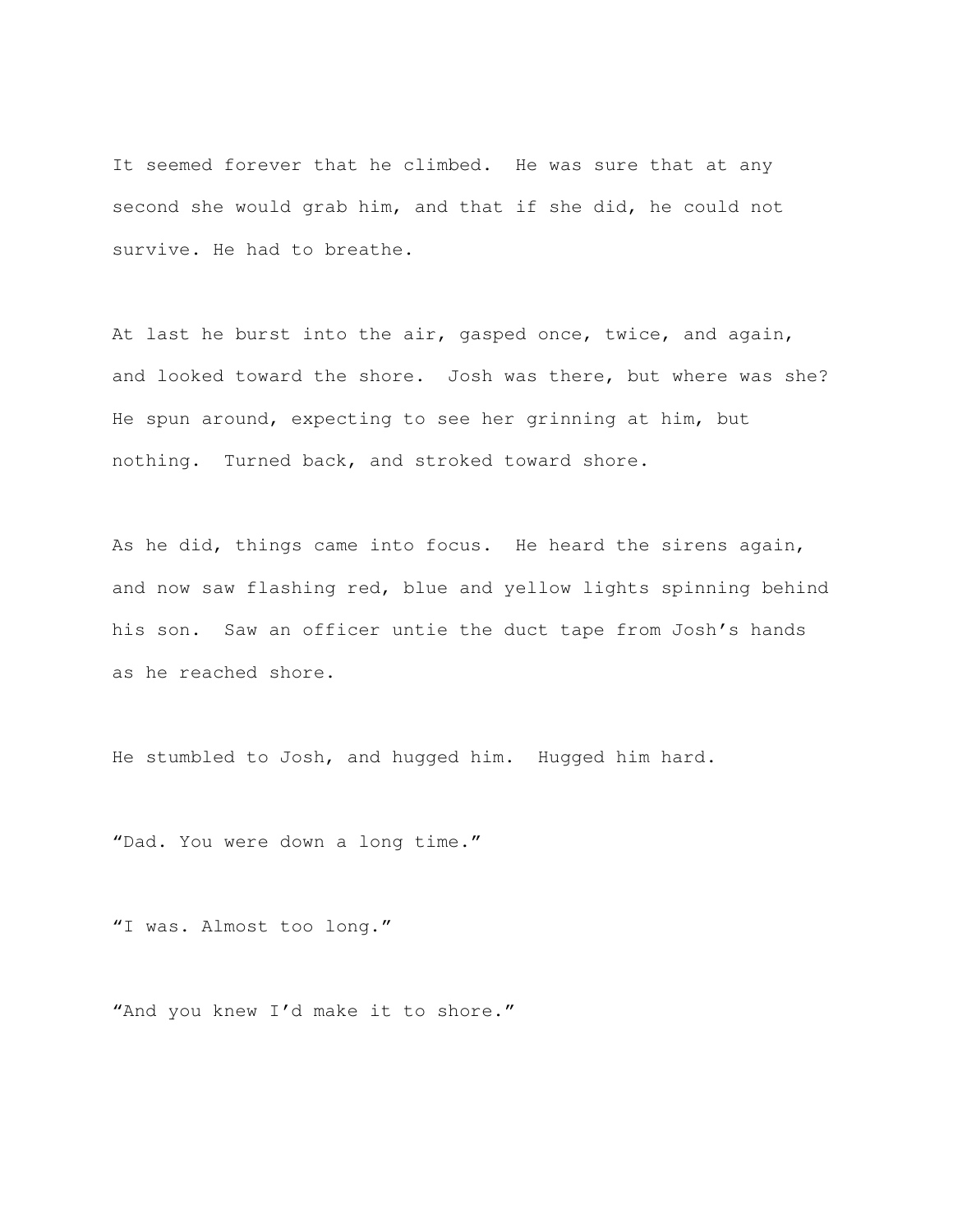"Why not? You've done it at swim practice a couple of hundred times."

Josh blinked back tears.

"Dad. You told the truth. When she asked what you were afraid of."

He nodded.

"When we lost Charlie, I swore I'd never be in that situation again. Helpless. And that you wouldn't either."

"That's why you took diving lessons, and swim rescue, and swim team, ever since you were little."

"That's why I got into shape and started running."

""And that's why I learned to hold my breath for four minutes underwater. In case I ever had to. Today, I did."

They hugged again.

"Is she gone, Dad?"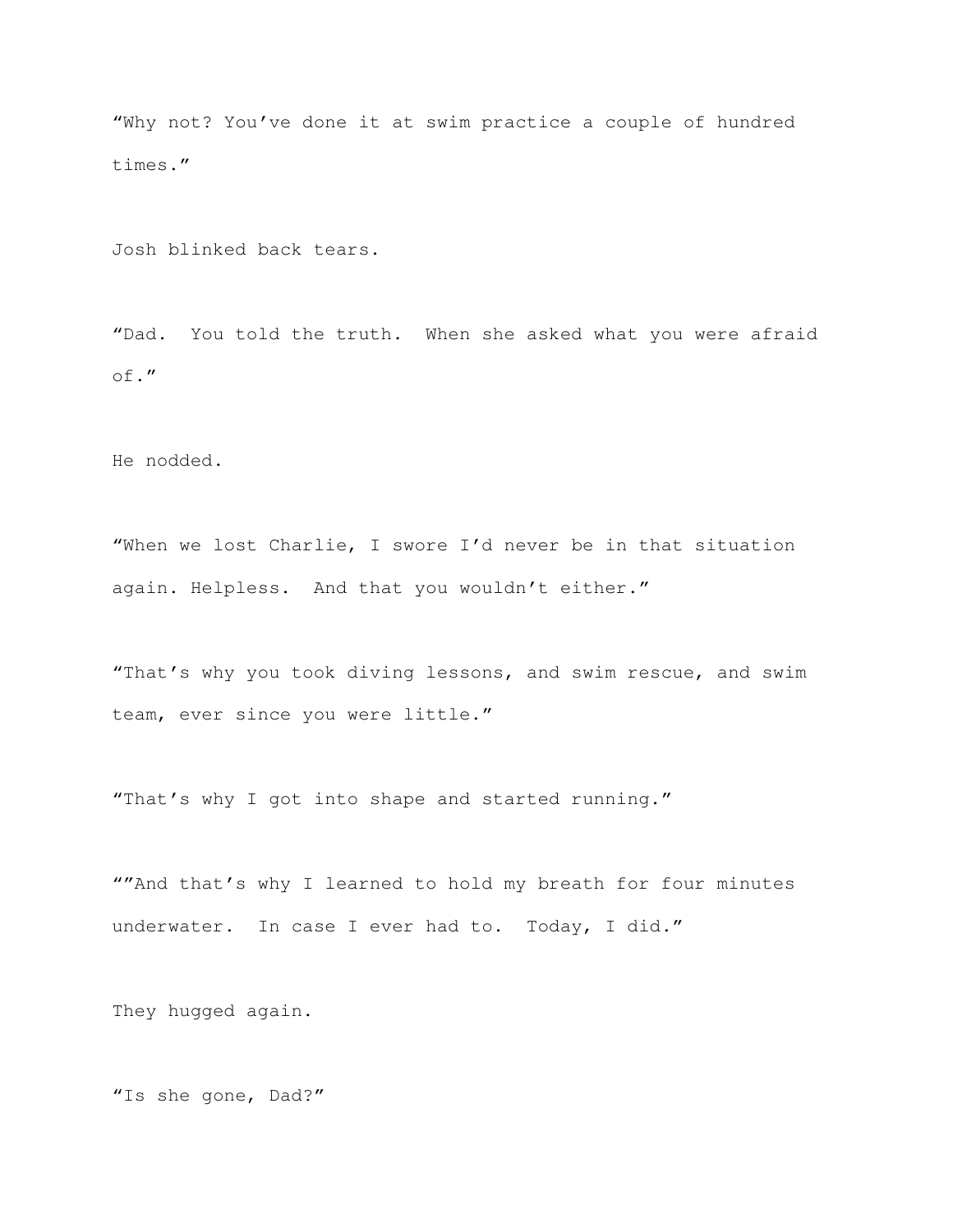"I think so, son."

"Did you kill her?"

He thought.

"No. I think she killed herself. The river is narrow there, but deep. She had to win. She wanted it so badly that she held me down there too long. By the time she thought she'd killed me, it was too late, and she must not have had enough left in her to make it all the way back up."

The cop standing behind them heard his radio crackle. Answered.

"Roger that. Just a minute…let me check."

Turned to Steve.

"Blond woman? Tan?"

Steve nodded. "Yeah. And two tattoos on her upper right arm. The name 'Mike' ringed in flames. And 'STEVE,' under waves, like this."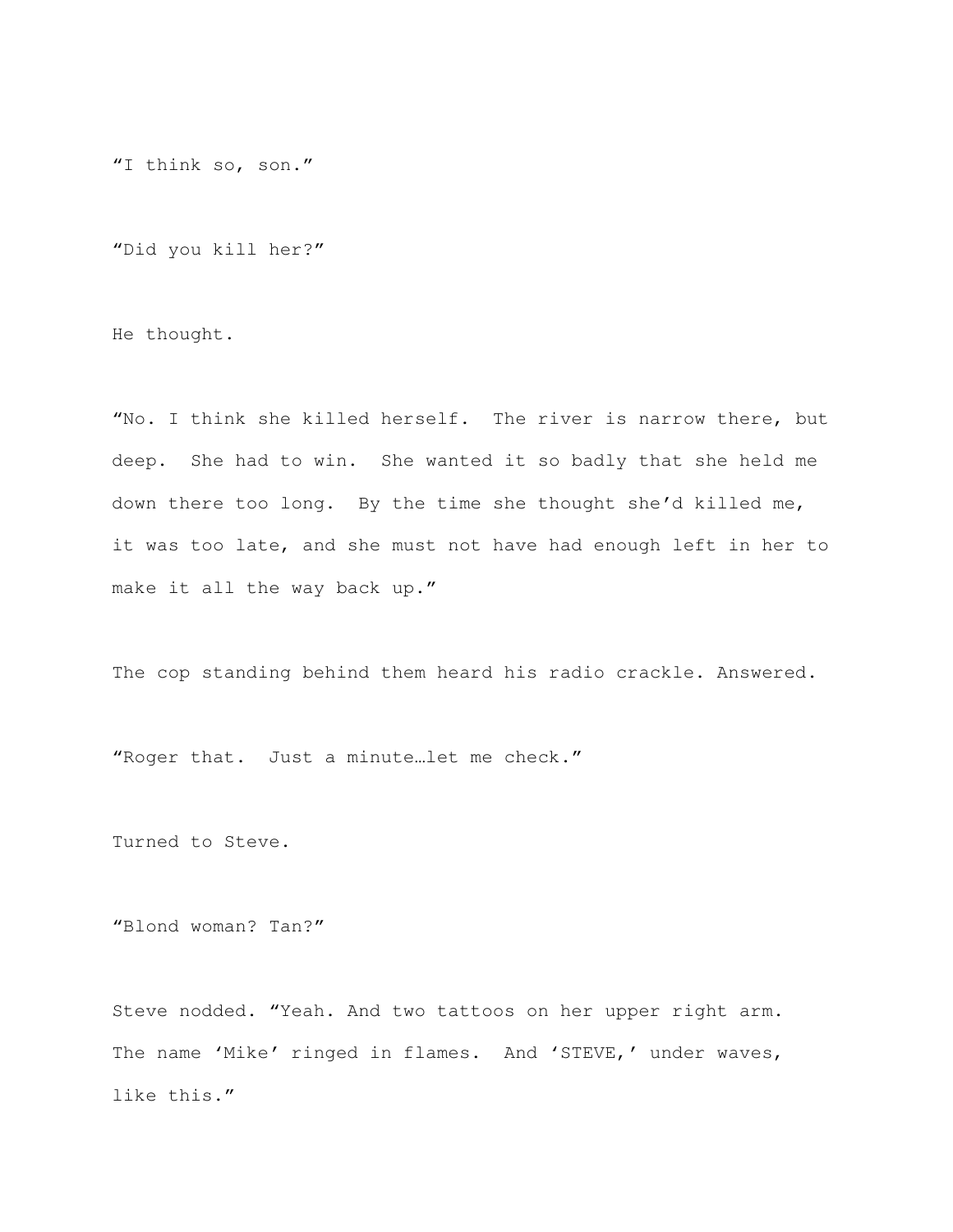He turned to show the cop his back.

The officer talked some more into his radio. Questioned the caller a couple of times. Whistled.

"That's her alright. She's dead."

Josh and Steve peered at him.

"Got those tattoos on her arm."

They waited.

"Those, and more. Sergeant said her shirt rode up when she came out of the water. She's got about fifty of those things on her back, every one with a different name."

Steve and Josh looked at each other.

"But the biggest one, right in the middle of her back, is different. Just says 'DAD,' with a picture of a knife underneath."